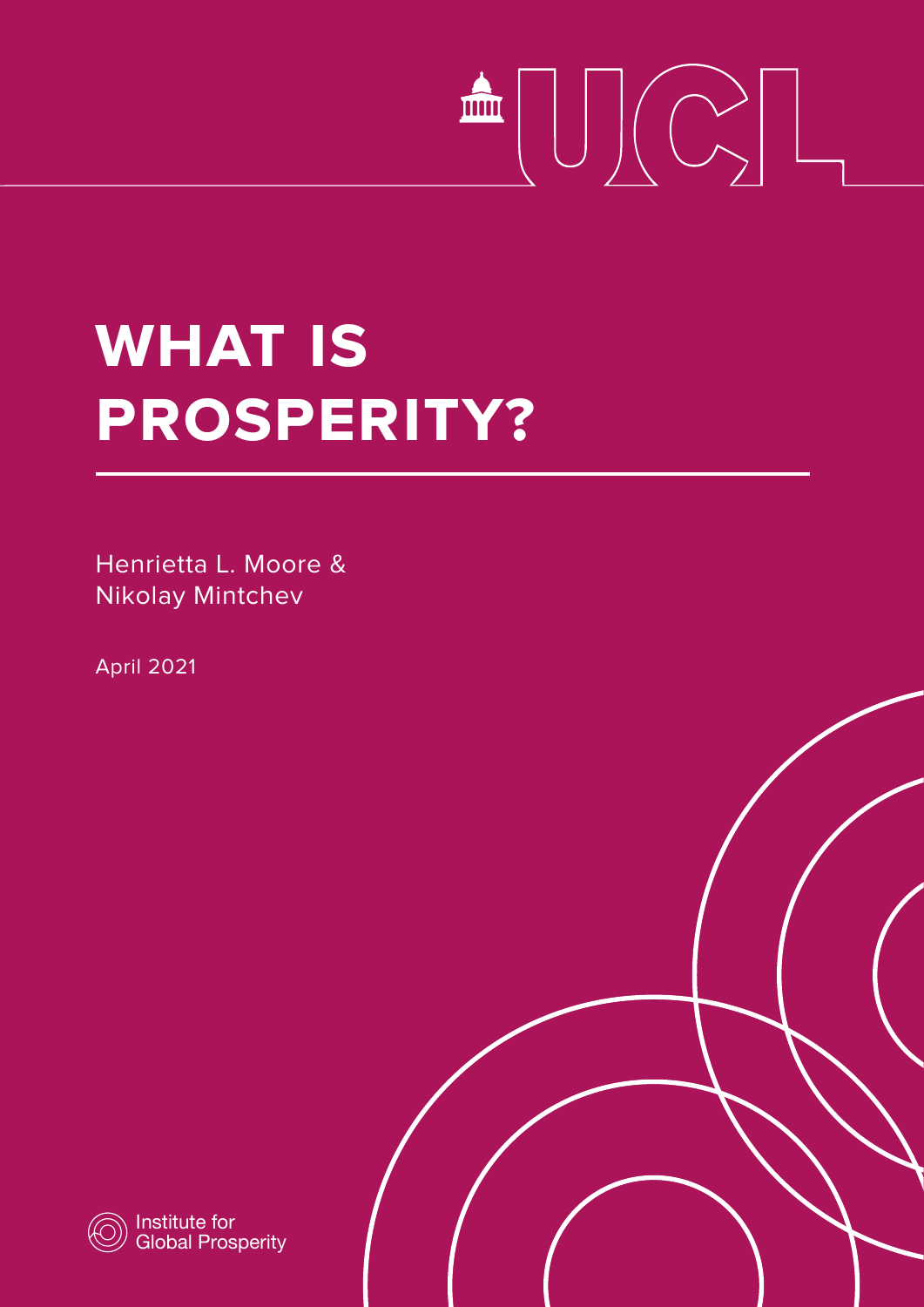

The IGP's vision is to help build a prosperous, sustainable, global future, underpinned by the principles of fairness and justice, and allied to a realistic, long-term vision of humanity's place in the world. The IGP undertakes pioneering research that seeks to dramatically improve the quality of life for this and future generations. Its strength lies in the way it allies intellectual creativity to effective c ollaboration a nd p olicy development. Of particular importance to the IGP's approach is the way in which it integrates non-academic expertise into its knowledge generation by engaging with decision-makers, business, civil society, and local communities.

For further information please contact: **igp@ucl.ac.uk**

**To be cited as:** H.L. Moore & Mintchev, N. (2021) What is prosperity?. London: Institute for Global Prosperity.

IBSN: - 978-1-913041-22-9

DOI: - 10.14324/000.wp.10126424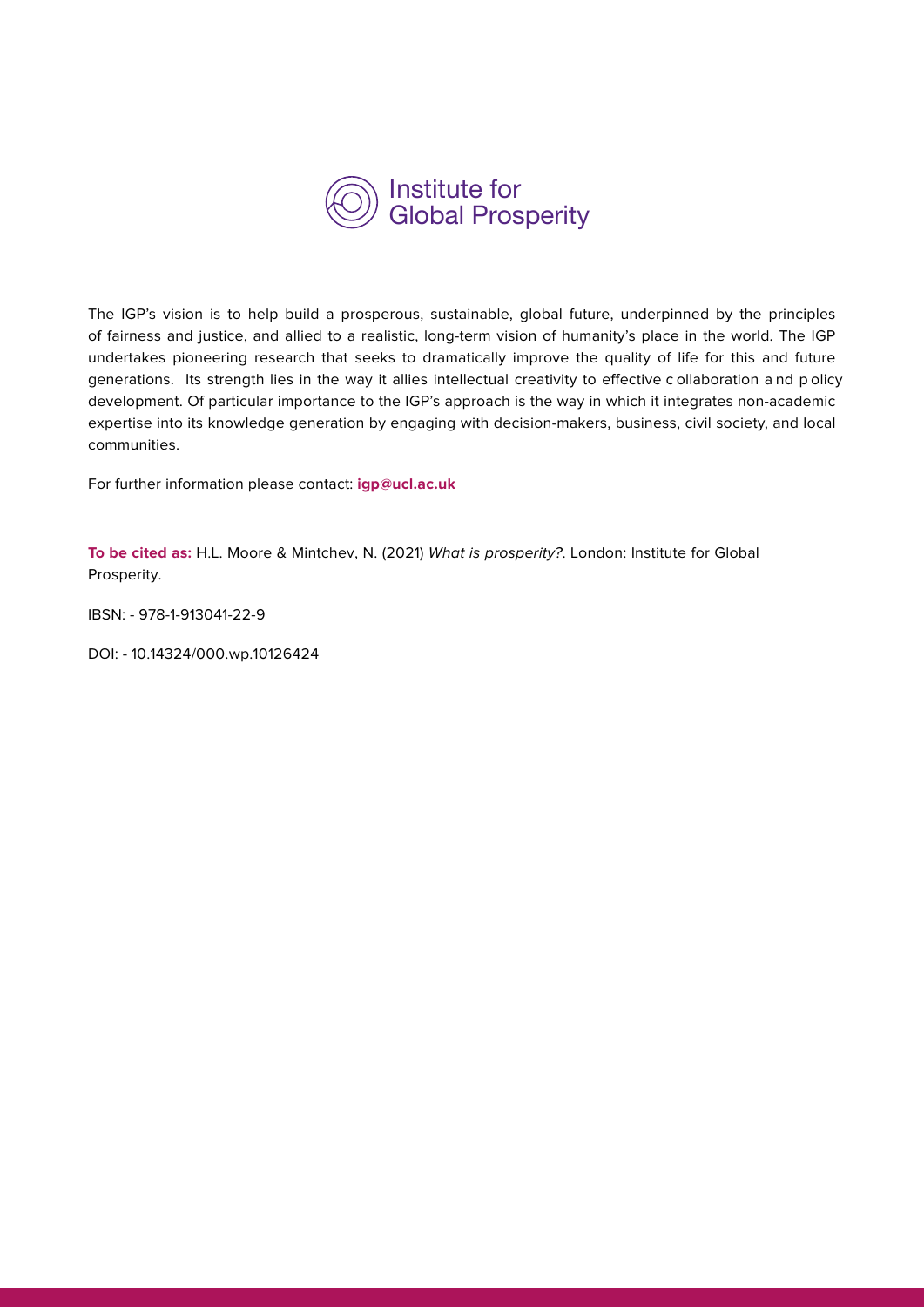## **CONTENTS**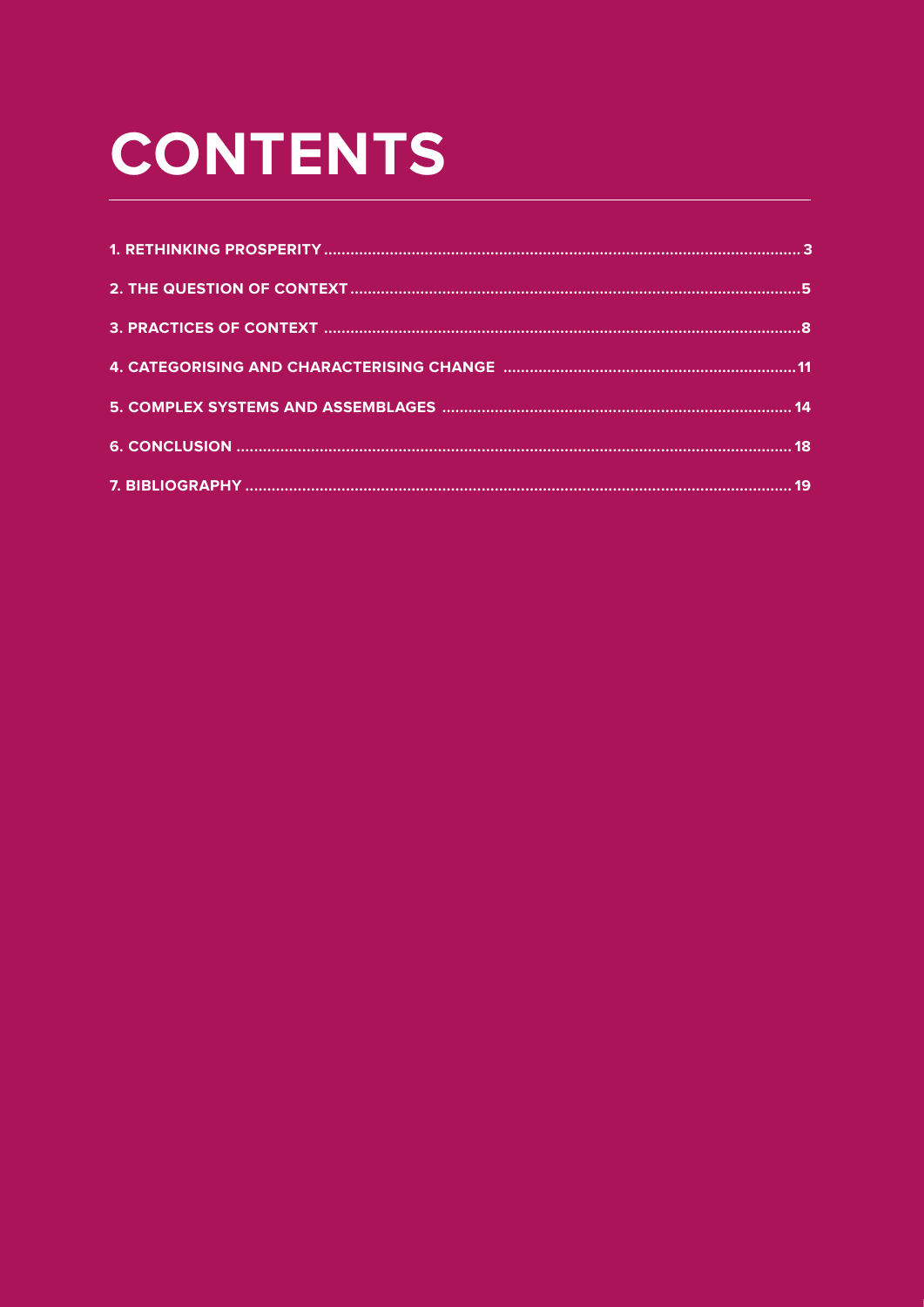#### **1. RETHINKING PROSPERITY**

This working paper is about why we need new theories both about what prosperity means and entails in the 21<sup>st</sup> century. To redefine prosperity is to challenge both the structural features of our economies and the value premises on which they are built. We are concerned here with how a redesigned prosperity opens the door not just to innovative ideas, but to new practices, allowing us to address inequalities in novel ways. Searching for the means and mechanisms through which these new frameworks and activities may be operationalised quickly reveals that we need fresh approaches to how systems change and knowledge is shared. We begin then with three points of reference: the value of the economic in our lives, the purpose of sharing knowledge, and the means of operationalising change.

The broad brush of prosperity must be about the relationship between individual lives – their quality, aspiration and purpose – and the larger systems and constraints within which they are embedded. In analytic terms, this is a question of scale, but it is simultaneously one of scope: what does prosperity comprise and embrace, for whom, when and where? In contemporary societies, questions of scale and scope are simultaneously matters of politics. 'Build back better', 'great reset', 'green new deal', 'inclusive growth' are just some of the terms animating public debate as we struggle to reframe and manage the fractured relationship between politics and economics. These terms have variable purpose and localised inflections, but they crop up in indigenised forms across the global provoking a range of responses from anxiety to outrage and passion. Such phrases have more import for citizens in certain places than others, and some find variable salience for governments and policy makers hoping to appease anger and perhaps deliver genuinely new solutions to long running difficulties. It is easy to overlook the significance of what appear to be

definitional skirmishes, but questions of range, reach, scope and content can have huge consequences in terms of policy and investment.

We see this most readily in terms of macroeconomic policy and its directed compass towards increased growth and productivity. The Covid-19 pandemic has revealed the structural frailties and systemic injustices of social systems built on economies thus mandated, with their targets focused on increased GDP. The widening gaps in quality of life and opportunity between those who benefit from the value created and extracted in our economies and societies and those who do not has resulted in a well-established case for looking for measures of progress beyond economic growth and GDP (Fioramonti, 2017; Helliwell et al., 2020; IPPR, 2018; Ngamaba, 2017; OECD, 2020; Stiglitz et al., 2010; Stiglitz, 2011; 2019; World Bank, 2008; 2010a; 2010b). It is widely recognised that the pursuit of constantly augmented growth is not sustainable in the context of limited planetary resources, nor does it provide us with appropriate pathways for addressing today's pressing challenges of inequality, environmental degradation, and climate change among others (e.g. Cassiers, 2015, Dalziel et al, 2018; Hickel, 2020a; Jackson 2017, Maxton and Randers, 2016, Moore, 2015). Yet, even in this time of crisis such realisations have had very little impact on policy formulation and how we might address the prosperity deficit of individuals and communities within regions and nations (Moore, 2015; Moore and Woodcraft, 2019), with conventional policy frameworks continuing to rely on national and regional aggregates and statistics with very little relevance to the quality of people's lives. What is needed is a redefinition of prosperity that is less concerned with aggregate economic wealth and growth, and more attentive to the things that people care about and need – secure and good quality livelihoods, good public services, a clean and healthy environment, planetary and ecosystem health, a political system that allows everyone to be heard, and the ability to have rich social and cultural lives.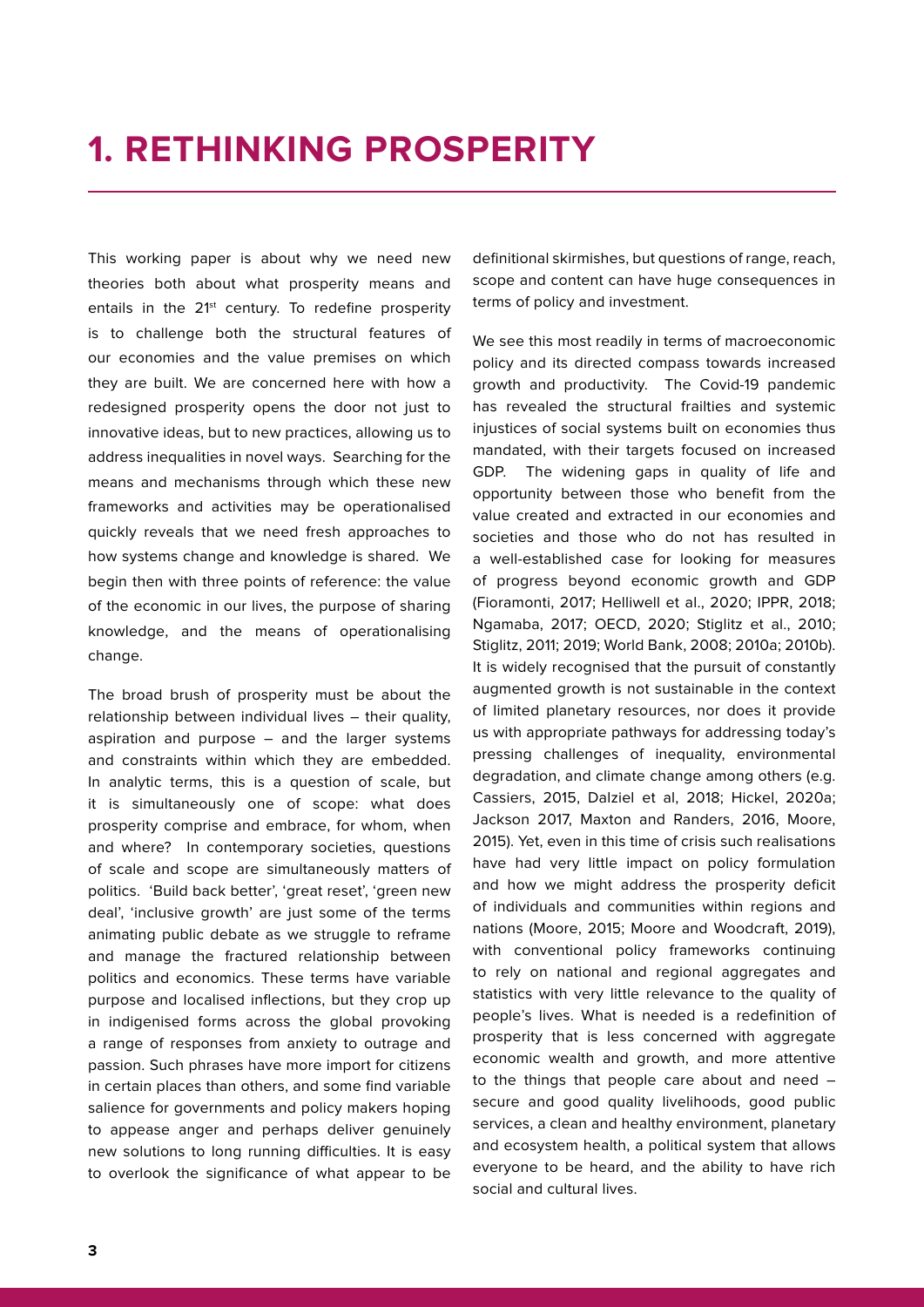The work of redefining prosperity is part of an emerging critique of the 'economics-first' approach to progress; including theories of happiness (Layard, 2011, Dolan, 2014) and well-being (Huppert et al. 2009, Diener and Seligman 2004) that have enriched our understandings of the physical and psychological factors that allow us to 'feel good' and 'do well' in terms of pleasure and purpose in life; work on social progress (SPI, 2020, Stiglitz et al 2010) that has developed a series of measures to assess social/non-economic development beyond GDP; the Foundational Economy Collective who have emphasised the social as well as material infrastructures on which we all depend (Calafati et al, 2019; FEC, 2018; Froud et al, 2018); the Legatum Institute whose annual prosperity index ranks countries according to their pathways from poverty to prosperity (LI, 2020; LI 2019) ; the OECD's Better Life Initiative that charts whether life is getting better across the OECD and partner countries (OECD, 2020); the sustainable development index that uses aggregate data to assess the ecological efficiency of countries in delivering human development (Hickel, 2020b); and the United Nations Sustainable Development Goals (UNDP, 2016) that have established a global agenda for action centred on the five principles of people, prosperity, planet, peace and partnership. Our work on redefining and building pathways to prosperity in the Institute for Global Prosperity at UCL (IGP) is part of this broader ecology of initiatives, but its specific value lies in four innovative approaches: the first involves working with local communities to understand what prosperity means for them in the context of lives lived; the second entails situating these local understandings within the structural features of the economy, infrastructure, public services provision, and systemic social and political inequalities; the third consists in developing pathways to sustainable prosperity based on novel understandings of how complex systems change; the fourth situates the mechanisms for change within new forms of collaboration and governance.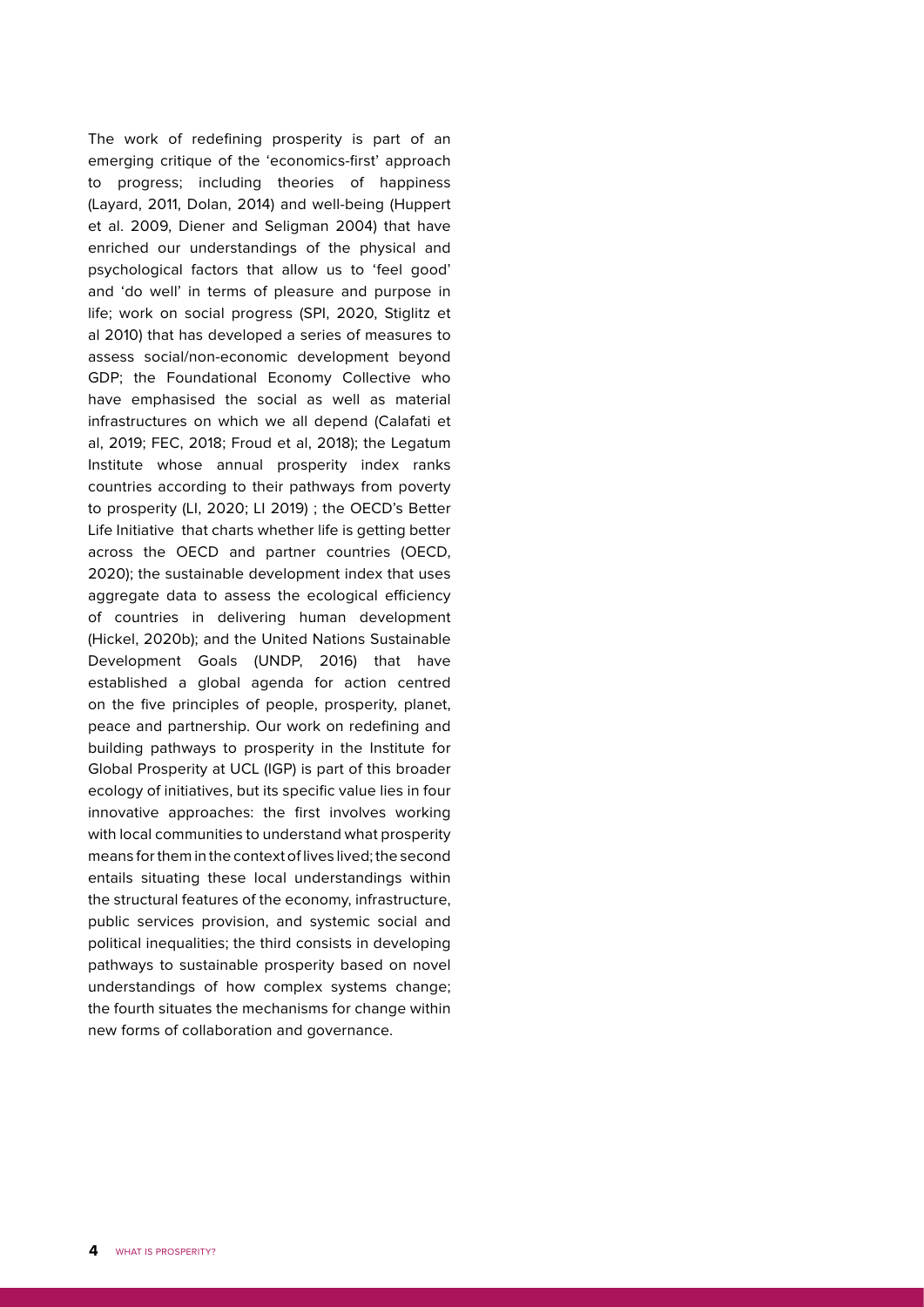#### **2. THE QUESTION OF CONTEXT**

Macroeconomics is an unusual social science in that it believes that aggregate outcomes can be read from the preferences and utilities of individuals. It is virtually isolated in this orthodoxy while other disciplines continue to struggle with the central problem of the relationship between structure and agency in human societies. The dilemma of how the individual meshes with the social is a philosophical conundrum, but it has two kinds of consequences for redesigning prosperity. The first is that it is not just a matter of defining and measuring prosperity, but of formulating what we actually need to do to make sustainable prosperity a realisable proposition for specific people living in specific locales. This shift in priority is significant because prosperity then commutes from an abstract national or regional goal to a locally-situated requirement with all the complexity and cultural and historical impedimenta this implies and entails. The specifics of location also necessitate a recognition of the meanings, values, practices and systems that shape the meanings and experiences of the good life in particular contexts. There is no singular vision of prosperity (according to its redefined meaning), no one size fits all, and in consequence the goal is not just focused on improving a set of metrics, but on developing attainable versions of the good life for communities and mapping out plausible pathways for achieving those visions. This is a problem both of scale and of scope, and what it demonstrates is that despite the post-growth/post-GDP conversations in vogue and the various metrics and methodologies for wellbeing and social progress in play, we do not have well-founded frameworks and pathways for sustainable prosperity that can be operationalised by communities, policy makers, business, civil society and government.

The second challenge is related to issues of place and diversity. In order to operationalise the concept of prosperity (redefined), we need a conceptual definition with specific content, but also one that is sensitive to time and place, to the context specific visions of prosperity derived from engagement with community members. In short, we need to confront another familiar problem in philosophy and the social sciences, what is the relationship between the universal and the particular? Visions of the good life are diverse and attached to history, culture and circumstance, so what, if anything, do they share these pluralistic versions of prosperity? One response is to assert that such questions are best approached through critical reflection and practical engagement in specific locales involving, in essence, a sophisticated sorting and sifting exercise; while this is undoubtedly true it does not on its own provide a sufficiently robust riposte. There are quite a number of key words in the social sciences and humanities where the conceptual meanings differ across time and space: justice, culture, rights, for example. These terms always carry local inflections but are held to refer to identifiable sets of concerns or terrains of action and thought. While such concepts are wide-ranging, philosophical discussion and critical reflection most usually proceed through a dual process of identifying those elements that are present whenever the term is invoked, while examining the different forms they take in specific contexts of application and practice. However, while recognising that intellectual discussion often follows this dualistic route, divisions remain as to whether we need to identify core aspects of the concept that run through all the known instances like a golden thread or whether we should treat these concepts as possessing a family resemblance such that different combinations of features appear with each instance of instantiation.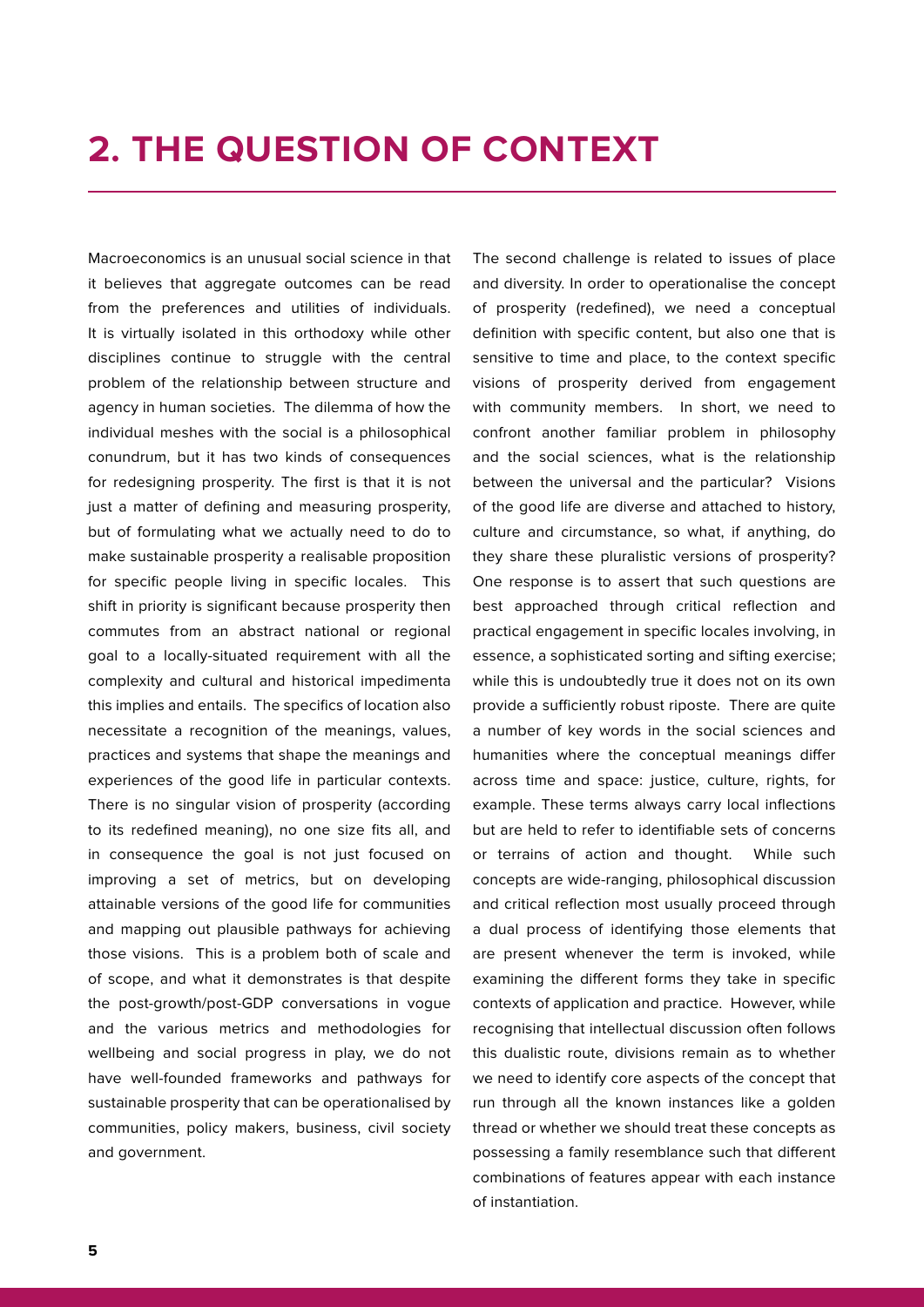This query has both methodological and operational consequences raising, as it does, the important issue of how a conceptual definition can be developed, operationalised and validated in a way that allows prosperity to become a useful conceptual framework for delivering positive social and economic change through policy initiatives as well as communitybased interventions. Broadly speaking, there are two types of intellectual procedure and both are well evidenced in the literature on human needs and human development. The first is necessarily reductive and tries to establish the base line minimum for individual and community wellbeing through providing a specification of needs (usually a list), accompanied by an undergirding assumption that if all these minimal needs are met then individuals and communities will flourish. This is in no small measure because well specified theories of social justice require theories of human needs. There is no dispute that humans require shelter, food, security and other basic necessities, but universal specifications (lists most often) have a tendency to be very abstract and generalised; the moment they become more specific their universal character is in doubt and charges of ethnocentrism begin to sprout. Needs can shade into values, and we see this struggle in Martha Nussbaum's famous list of the capabilities individuals need to lead a life of valuable functioning where its very generality derives from the requirement to permit 'the possibility of multiple specificities of each of the components' (Nussbaum, 2000: 93). The more empirical content is provided, the more policy relevance builds, but so does the likelihood of claiming as objective or universal needs that are in reality historically, socially and culturally conditioned. This presents formidable challenges for forms of authority of all kinds that have responsibility for matters of access and distribution (e.g. Scott, 2012; Atkinson et al, 2020).

A second avenue offers a plural way of proceeding. Doyal and Gough's (1991) well-regarded solution makes a distinction between universal needs

(participation, health and autonomy) and a set of intermediate needs through which the former would be satisfied. These intermediate needs are common to societies and cultures at all times, but their means of satisfaction will necessarily be divergent and specific. Thus, it is the intermediate needs that provide the yardstick through which levels of deprivation and failures of satisfaction can be specified such that interventions and welfare strategies might be justified and judged objectively. This approach has enormous value, but it is wise to recall that from a philosophical point of view it is unlikely to solve the problem of universalism versus contextualism definitively. Consider, for example, whether issues of participation and health can be said to be equally universal or universal in the same way; it seems logical that possible claims about a universal need for health of body and mind are not of the same order as those that might be made about participation which must necessarily be context dependent.

However, a more practical consideration is to ask what is our aim in redefining prosperity? Broadly, we suggest two responses. The first is that since we have embarked on a redefinition of prosperity it must follow that variations at the level of conceptualisation and theorisation are consequential. Second, the aim is to redefine prosperity so as to improve people's quality of life, and this entails a recognition that any theory or framing of prosperity developed must be one that is specific, it must materialise for specific persons in specific locales. If this is the case, then we might agree we cannot be interested in simply developing a general definition of the good life; what benefit would that provide?

Yet, if prosperity is simply whatever it turns out to be in a specific locale, then it is going to be difficult to deliver policy objectives. There are further considerations here of equity and distribution, and these connect to the manner in which locales are embedded in larger geographical entities with interconnected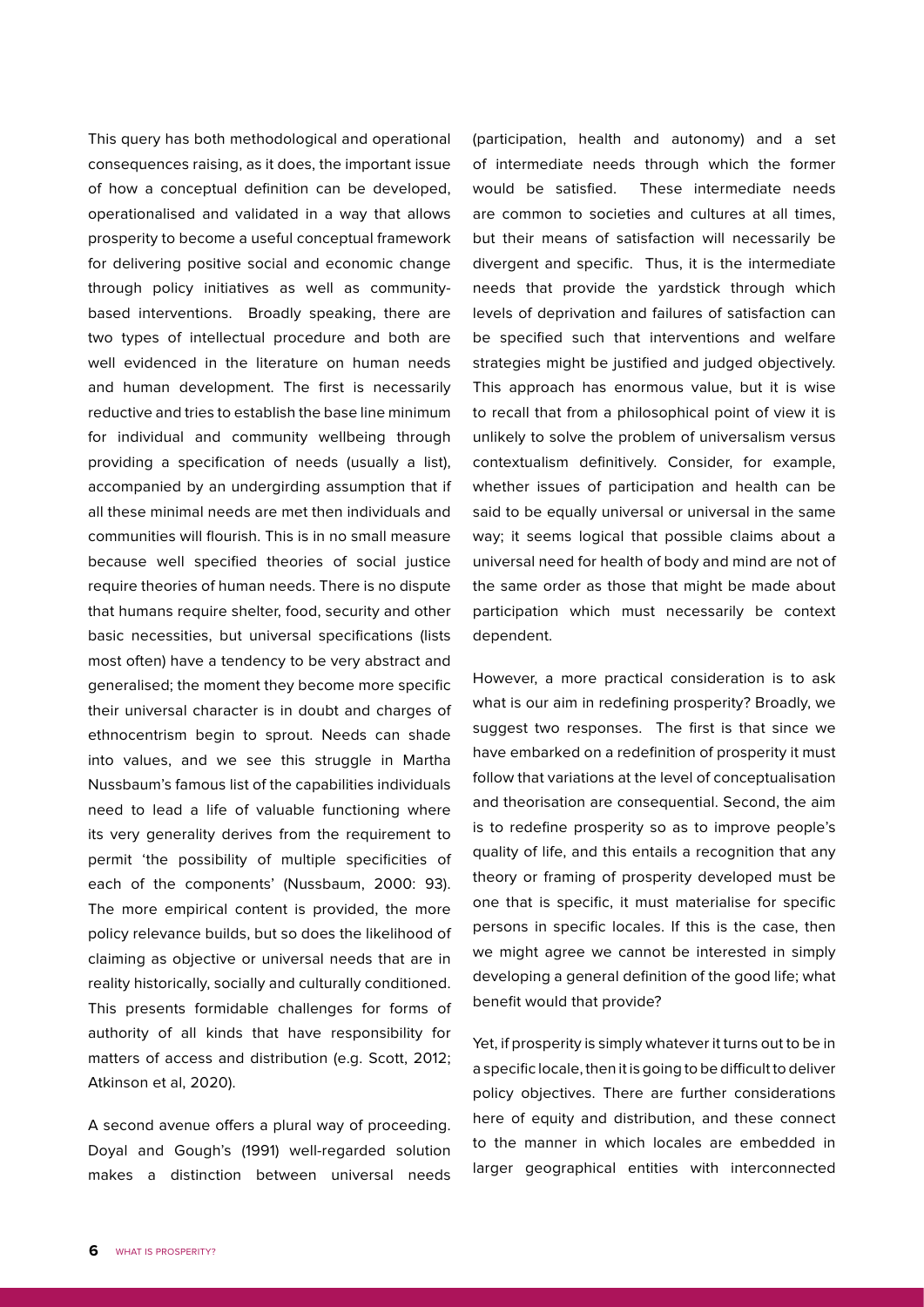consequences and potentially intersecting moral frameworks. For example, a community convinced that prosperity must involve swimming pools in every house would likely be depriving nearby communities of water, as well as asserting a framework of need that exceeded reasonable policy objectives for attaining the good life. In short, a prosperity expanded to include everyone having whatever they desired would not only be unsustainable socially, economically and ecologically, but would likely no longer be a recognisable version of the good life. It is a feature of the world we live in that prosperity is itself relational and interconnected.

While many of today's most pressing challenges are global in scale and relevance, they translate into locally specific effects on people's lives. The responses that address these problems must therefore be (at least in part) locally driven – guided by context-specific visions of prosperity, led by actors with skills and knowledges that are sensitised to their contexts, and supported by community members committed to improving the places where they live. Research conducted at the IGP begins with the premise that communities must play a central role in both rethinking prosperity and developing pathways to better quality of life. The assumption here is not only that change must be effected at the local level, but that informed localised agency is a necessary condition for change to take place and for delineating pathways towards prosperity. Prosperity redefined includes notions of voice, recognition and community self-realisation which preclude compromising the agency of others, and also insists that in contexts of policy change where power is unevenly distributed any notion of improving quality of life or meeting the specific needs of communities has to respect and be derived from the skills, knowledge and agency of those who are the designated beneficiaries. Solutions imposed from outside are not only ineffective and costly, but would necessarily undermine several principles of what constitutes prosperity or the good life. A prosperity that involves meeting needs whilst

compromising agency and self-determination would not be a sustainable prosperity.

Research at the IGP has examined how we might redefine prosperity for the 21st century by working with local communities to understand what prosperity means for them and how those local understandings relate to structural features of the economy, infrastructure, public services provision, and systemic social and political inequalities. The operationalisation of the prosperity framework therefore provides a new and innovative approach to analysing the lived experience of local livelihoods and communities within the complex set of interlocking systems and structures that make up the social, economic and political life of a specific community: lived experience and structural constraints must come together. It follows that in this formulation, prosperity must be more than individual well-being for well-being is too often characterised as a set of attributes pertaining to the individual, rather than a series of effects produced in specific times and places through the relationships established by living well together in functioning social, economic, and political systems and ecosystems (Moore and Woodcraft, 2019; Moore and Collins, 2020). It is a weakness of much work on well-being that it takes little account of long run considerations of planetary sustainability and ecosystem health, even if it incorporates provision of green spaces and environmental assets in terms of their impact on individuals' health. Prosperity redefined incorporates individual well-being but lays emphasis on living well together with others and with the planet (Atkinson, 2013; Atkinson et al, 2017; White, 2015). The focus is thus on relationality in context.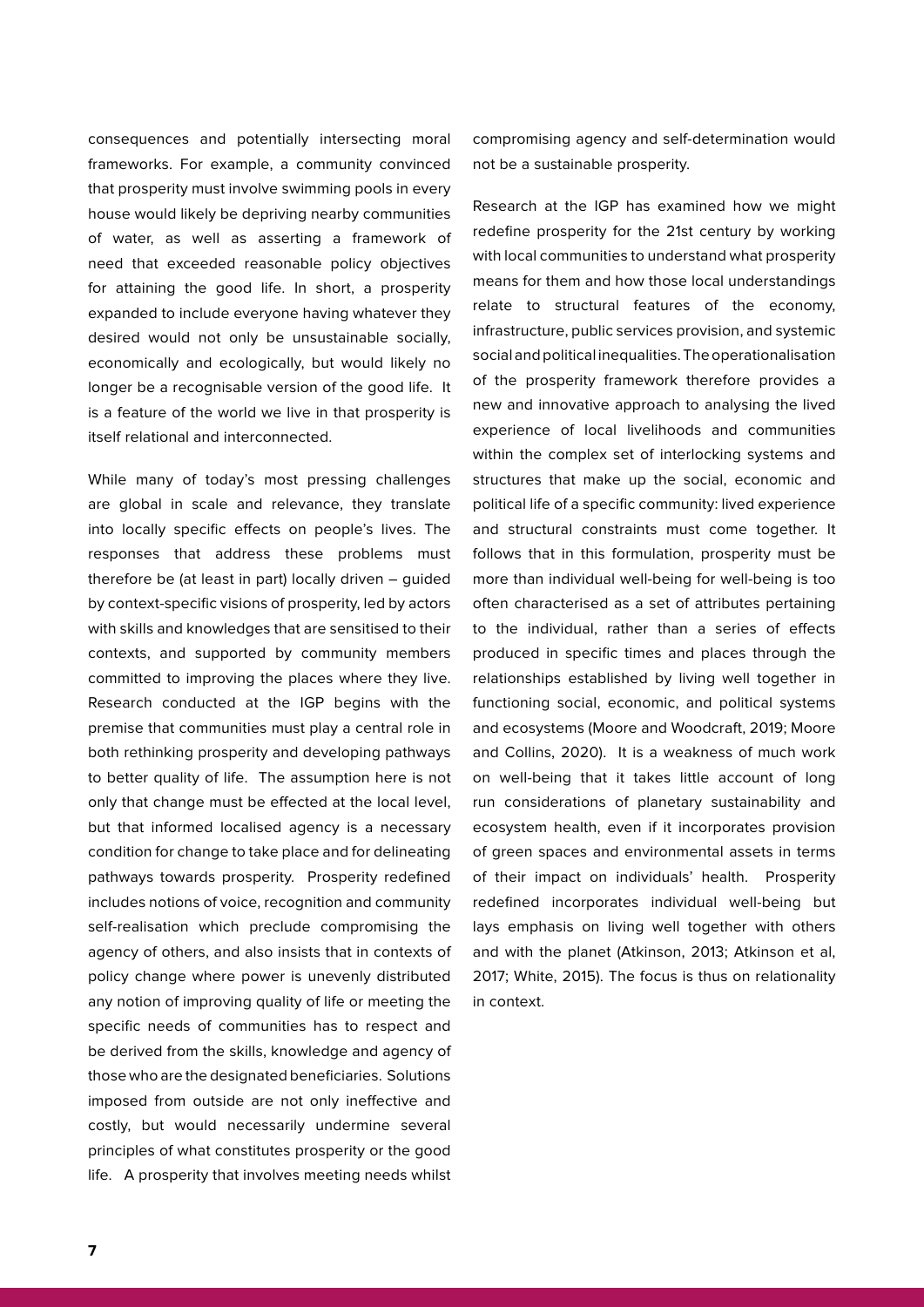#### **3. PRACTICES OF CONTEXT**

The starting point for constructing a context-sensitive understanding of prosperity is talking to people about their hopes, challenges, and opportunities for a good quality of life in different sites of inquiry. These conversations take place through semi-structured interviews with residents, workshops with multiple stakeholders (including academics, businesses, local authorities and NGOs, among others), and brainstorming sessions with citizen scientist researchers from the relevant local communities who work as members of the research team. The findings that these evidence collection exercises produce become the conceptual material for a prosperity model for each site of inquiry, and subsequently inform the co-design of household surveys for quantitative data collection for the development of a prosperity index. Simultaneously detailed statistical information from extant data sources, such as national statistical services and government departments are used to build up a detailed picture of the local landscape. These latter data sources provide information which is not routinely accessible to local communities and stakeholders, such as spending on public services and infrastructure or levels of biodiversity loss or soil toxicity or the actual number of children going to school hungry, but which is shared in processes of codesign to inform discussions around the visualisation of the prosperity model at the local level.

The IGP's prosperity model is divided into five domains: (1) belonging, identities and culture, (2) health and healthy environments, (3) foundations of prosperity (referring to key aspects of material security that support the possibility of a good life and strengthen other elements of prosperity) (4) opportunities and aspirations, and (5) power, voice and influence (Moore and Woodcraft 2019). These five domains were identified through a process

involving the critical evaluation of existing well-being and human development indices at national and international levels, as well a process of qualitative co-design with local communities. The five domains represent a range of concerns that include, but also go well beyond issues of income, jobs, skills and productivity. The qualitative data collected through research and co-design with local communities in the different research locales plays the all-important role of operationalising and giving concrete content to each domain, as well as the manner in which it is experienced in each specific context. What is most significant is not just the investigation of the content and character of each domain but the exploration of the specific manner in which domains intersect with each other in each locale. This careful exploration of domains, and their content and intersectionality, is part of the process of operationalising and subsequently visualising each prosperity model, and it is accomplished through a collaborative effort with local citizen scientists who play a key role in steering the curation and visualisation of the domains. The significance of this process of visualisation is that it elucidates the specific intersections and interlocking constraints and opportunities in each locale, thereby indicating potential pathways for motivation, opportunity and change. Processes of change and pathways for achieving potential prosperity thus begin with a detailed understanding of situation that brings local understandings together with existing data sets and statistical analysis providing a deep three-dimensional understanding of context.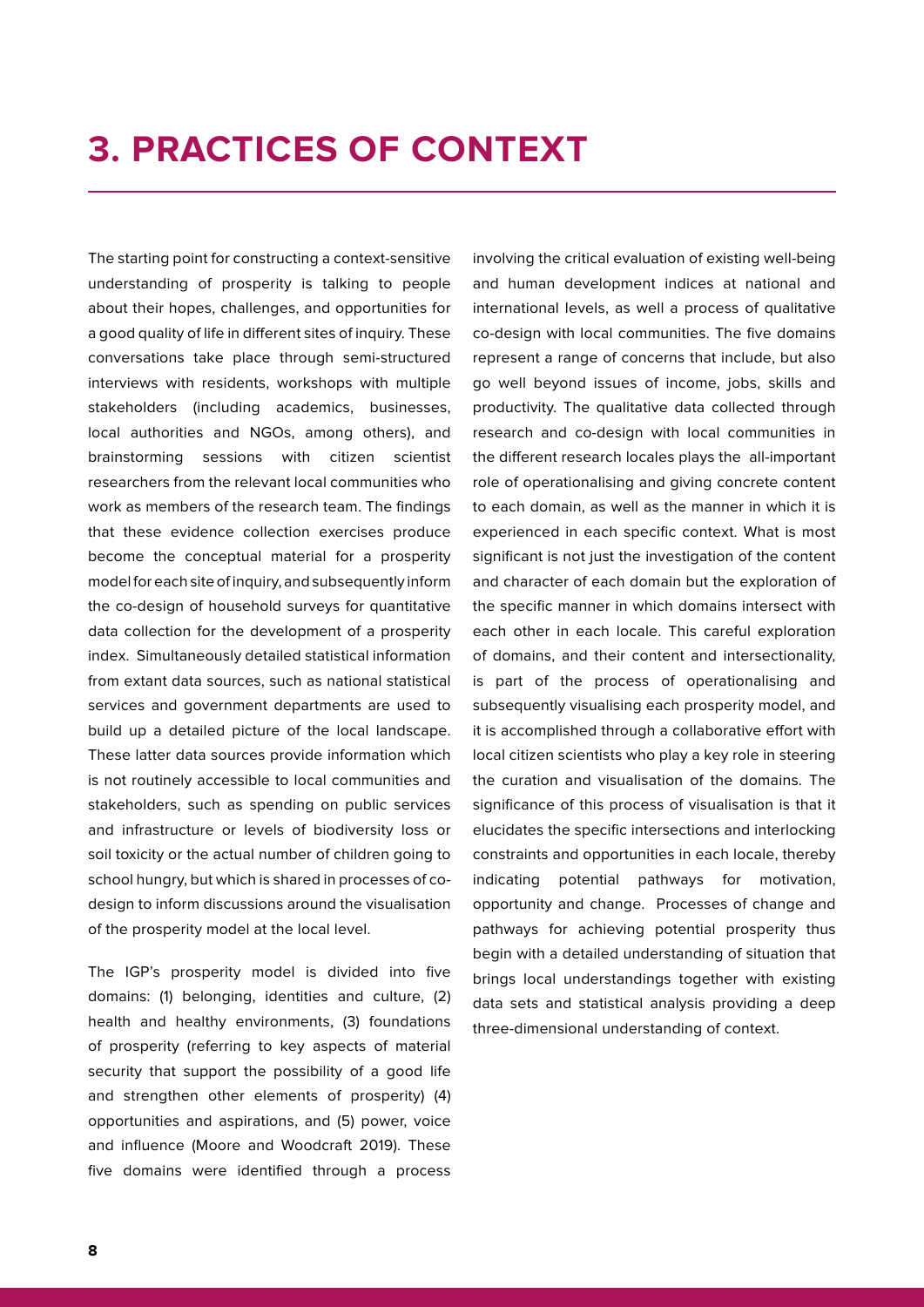Below are diagrams of the prosperity models for three different sites: (1) East London, London (United Kingdom) (2) Hamra, Beirut (Lebanon), (3) informal settlement in Dar es Salaam (Tanzania).



**Figure 1.** Co-designed prosperity model for East London, London.



**Figure 2.** Co-designed prosperity model for Hamra, Beirut.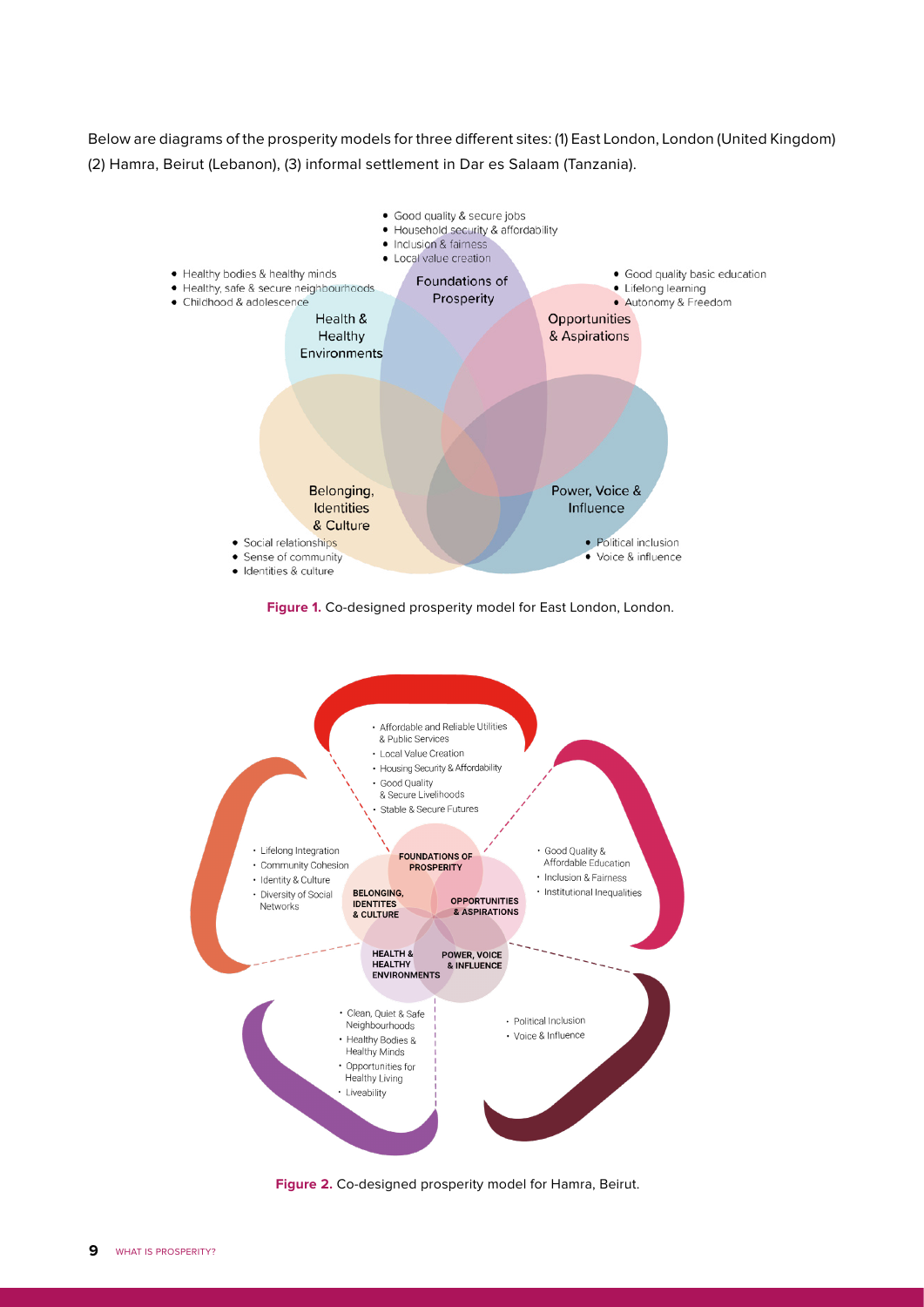

**Figure 3.** Co-designed prosperity model for informal settlements in Dar es Salaam.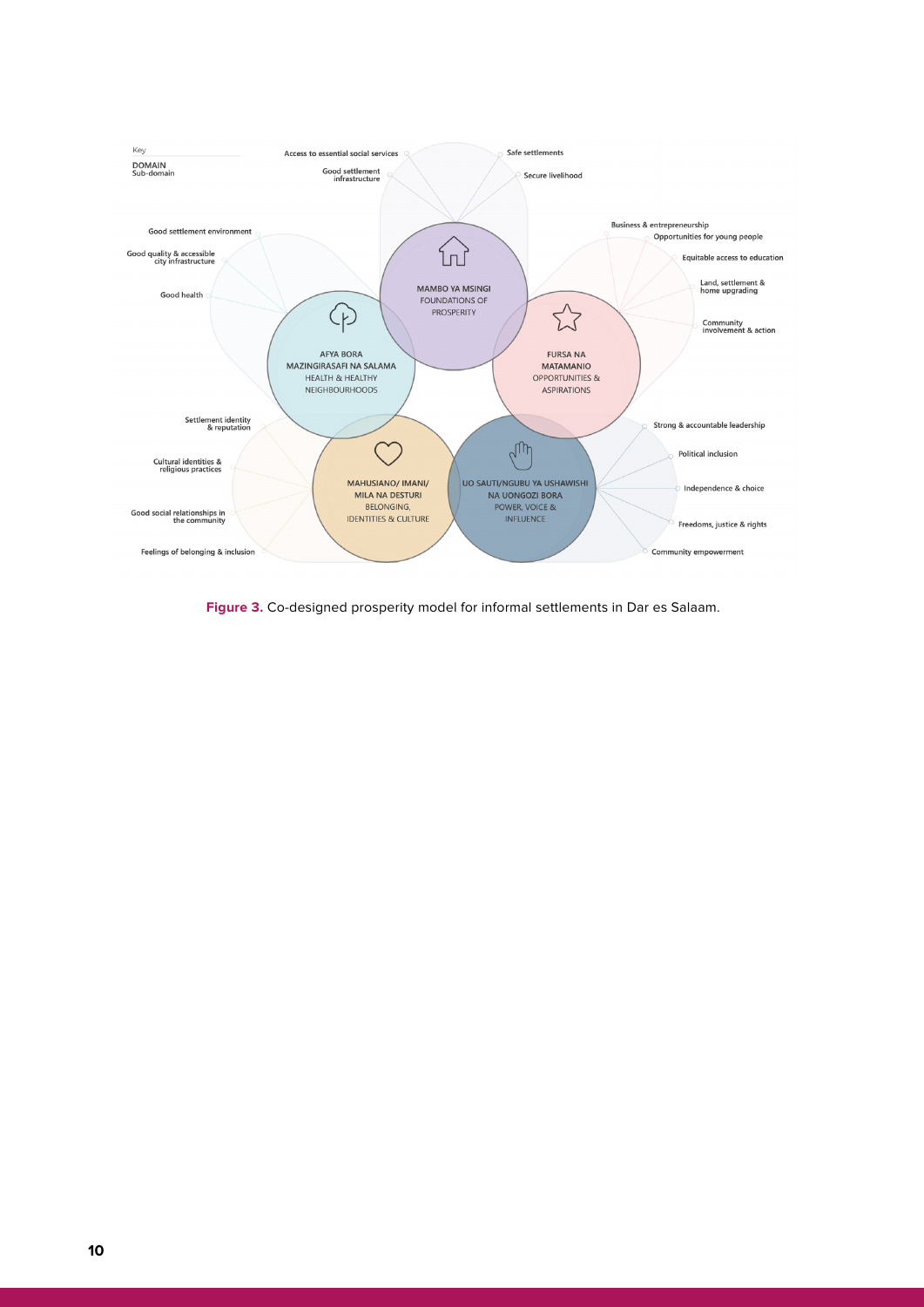#### **4. CATEGORISING AND CHARACTERISING CHANGE**

The final stage in the process of developing a Prosperity Index for each locale involves the choice of indicators and indicator development for each domain. Indicators are derived from local and national data sets, combined with specific localised indicators developed through quantitative and qualitative work with local communities (IGP, 2017). The aim is to develop a new multi-dimensional measurement tool that accurately represents the things that matter to people., and yet sets them within a detailed understanding of larger determinants and constraints. While other efforts to develop new measures of prosperity have been successful in bringing together a range of economic and noneconomic indicators (e.g. UNHCPI, 2019; LPI, 2020) their focus on the city, regional and national levels has made it difficult to capture differences in quality of life within geographical locales, and their expertled approaches to defining prosperity have meant that the public's concerns are only partially reflected in the indicators that comprise the measuring tool (see Mintchev et al. 2019: 112). In comparison, the IGP's Prosperity Index is citizen-led (Woodcraft and Anderson, 2019; Woodcraft et al, 2020; Sender et al, 2020), but it also aims to lay down a groundwork for pathways to prosperity in three distinct ways. First, it brings the significance of quality of life into public conversation and debate seeking definitions and understandings validated by data on what matters to people. It thereby challenges social and political narratives that focus on economic initiatives that often fail to bring better opportunities and improved living conditions for the greater public. Second, it enables new forms of evidence-based governance. Measurement and governance are always closely linked to one another because the things that get

measured define the problems that need to be addressed and vice versa. Measuring prosperity via the mechanism of lived experience enables stakeholders such as NGOs and local governments to more effectively use their resources to respond to people's needs. Third, it allows communities to monitor their progress towards better quality of life. Data on local prosperity indicators is an important tool that pinpoints the strengths and weaknesses in different domains of quality of life. This in turn enables people to hold governments to account and to make a stronger case for the change they want to see, and to work together to implement that change.

Issues of change and how change is envisaged are a critical feature both of the conceptual frameworks underlying policy initiatives and of the means through which evidence is gathered to support such frameworks. This connects to the earlier point about scope. All indices and forms of measurement are underpinned by categories; in our work they are termed domains and in the Legatum prosperity index, for example, they are labelled pillars (LI, 2019). The determination of the boundaries and content of these categories is a political decision, and while informed through critical review of data, expert opinion and community co-design, it is always a matter of values and therefore politics (Scott, 2012) because categories/domains/pillars are the consequence of decisions about preferred ways of dividing up the world. When it comes to measurement, a series of indicators (objective, subjective and evaluative) will be nested inside these categories or domains. A brief glance at the large number of indices currently available, including those mentioned earlier, demonstrates that the domains vary and so do the indicators. The domains selected and their labels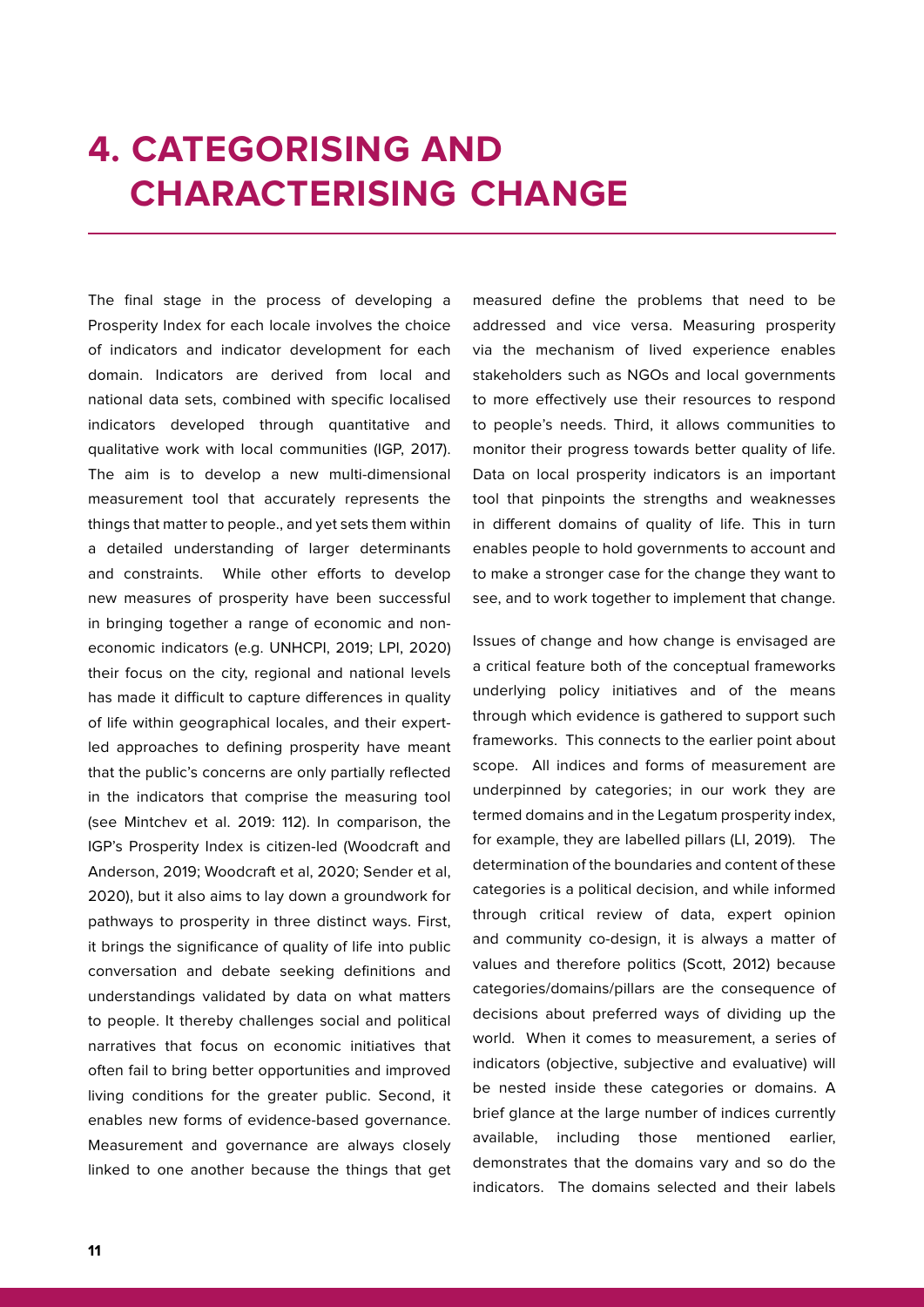(health and well-being, economy, environment etc) reflect established and emerging conceptual and policy frameworks. Assumptions about relationality and intersectionality play a crucial role here in two ways. First, it is generally assumed that the selection of categories or domains reflects the fact that the interrelations between factors within domains are denser and more complex in comparison to the interrelations between factors across domains. Secondly, certain factors or elements within domains will be more determinant than others, possibly playing a larger role in how the intersections between other related elements will take shape, and because not all factors or elements within domains are equal, indices frequently weight certain factors to give them more significance to reflect their determinant role (e.g. LI, 2019). The consequence of this is that theories of change or directions of travel for policy priorities are already partly built into the scope of specific frameworks through the manner in which they give weight and priority to certain factors and elements.

Thus, questions of change turn out unsurprisingly to be a matter of relationality, of how relations are perceived. This is one of the strongest reasons for developing a prosperity framework that reflects the concerns and life experiences of residents and communities. Understandings and experiences of prosperity may vary, but they always matter for all and the manner in which they have import matters also. The determination of domains within the IGP's prosperity framework allows for the possibility that the content of domains will vary across space and time, and that the significance of the relations between factors and elements within and across the domains might vary too. However, the key purpose of the prosperity framework is to determine what is needed to bring about effective change and put communities on pathways to sustainable prosperity through improving the quality of people's lives. In order to foreground this policy focus and to develop a clearer analytical framework for identifying key areas where change is necessary, the IGP has developed

a specific framework drawn from its comparative work between and within national and regional contexts. This framework starts from the premise of relationality and provides the means to explore and explain how change occurs.

From the work IGP has conducted in the UK, Kenya, Tanzania and Lebanon, it is clear that relationalities between the key elements driving quality of life are unsurprisingly denser at what we might term the meso level, the level at which people live their lives, interact, communicate, become interdependent and experience dislocation, constraint, and immiseration. The question of what exactly constitutes the meso level is a matter of investigation and specification. The boundaries of human social, economic and political systems are at once porous and sharply defined. At times, the meso level will be a small town and at others a specific area within a city; it might be a series of villages or a specific region bounded by natural resources or other factors; the meso is rarely congruent with named social, class, ethnic or religious groupings. The meso should not be collapsed into identitarian social groupings because while religious, ethnic, class and other important social distinctions will always be present and consequential within the meso level, they do not define its boundaries. The meso is perhaps best understood as the manifestation of the significance of place and location in human life, and it varies depending on context. One noteworthy feature is that structures of governance very often provide important contours for the meso level because of the way in which they inevitably influence financial flows and investments, schooling and health provision, infrastructural decisions and policy responsibilities; places are often held together by a shared history of development and underdevelopment.

When examining what drives changes in quality of life or prosperity more broadly at the meso level, it is apparent that a constellation of factors have to be taken into account, and that the internal dynamics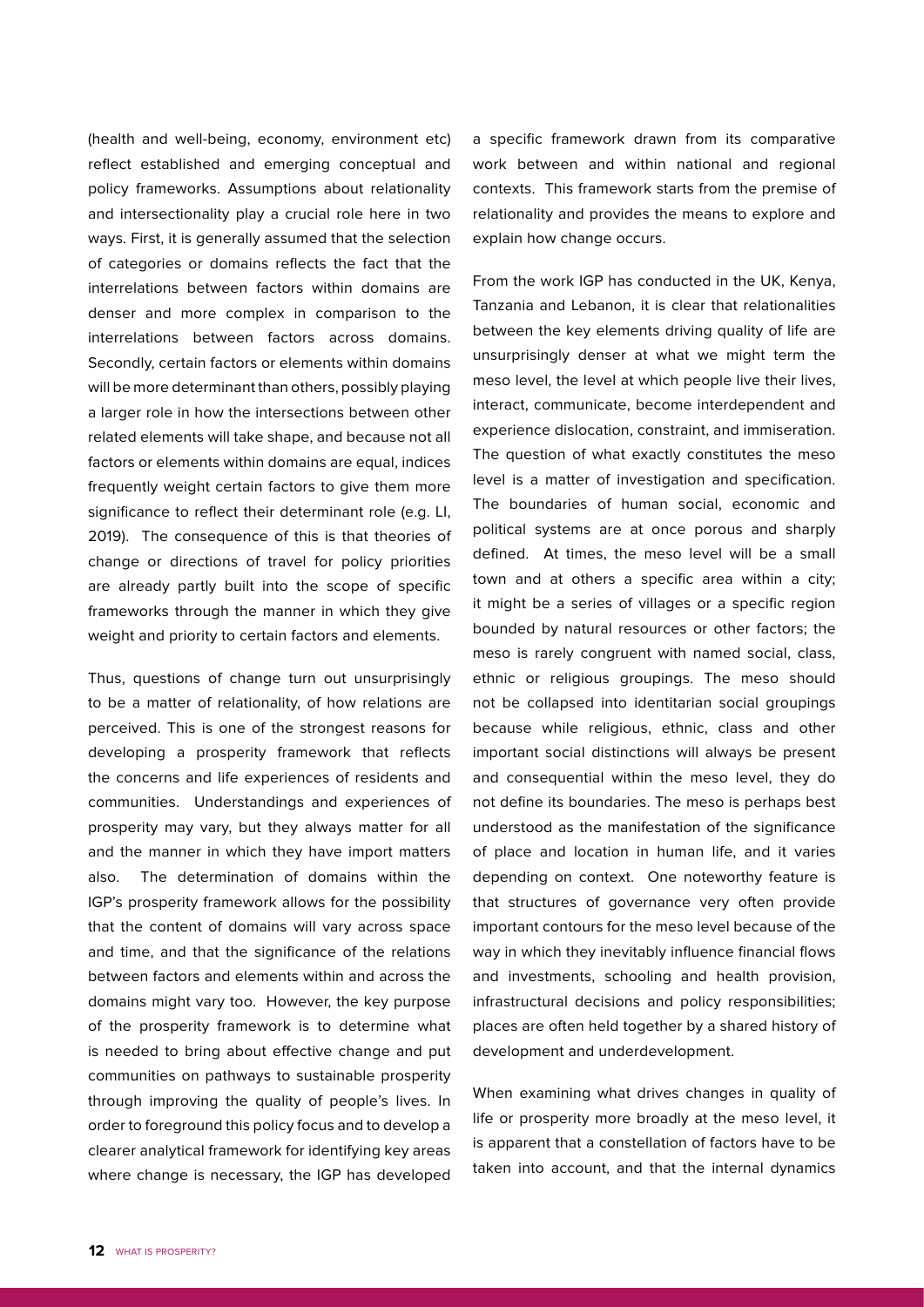of this constellation cannot be unravelled simply by looking at the influence of one domain or set of indicators on another – how health influences productivity, for example. This does not mean that broad trends and co-variance cannot be observed, they very often are, but the issue is how we might better provide insight into how the various domains interrelate in specific contexts, and how their constituent elements may or may not have import and co-vary with others in those particular locales. This is key to any well targeted policy initiative designed to provide sustainable pathways to prosperity because as is evidenced from such initiatives around the world we have much more success in providing evidence for what does not work than we do in explaining what brings about success. In exploring the configurations of intersections between and across domains, it is essential to retain the significance of what matters for individuals and communities as they seek to manage the constraints and challenges they face and bring about change. The IGP's LOOT framework examines the key drivers of change by interrogating the data according to three main contributory constellations to prosperity as it is experienced by individuals and communities: life outcomes, life opportunities and life together (Moore et al, 2020). It uses the data across domains in each context and their constituent indicators (subjective, objective and evaluative) to explore the intersections between these three elements of prosperity, and to connect them to larger social, economic and political structures and constraints.

Life outcomes are the assets and capacities individuals and communities have in context; levels of education, employment, mental health, environmental quality and so on. Life opportunities are the capabilities and resources, including aspects of agency, effectiveness and local resources that can be deployed to manage change and transformation now and in the future. Life together comprises the networks, social institutions, forms of solidarity and connection that allow for the management of

co-operation and conflict, as well as knowledge sharing and innovation (Moore et al, 2020). What the LOOT framework does is to provide the means to explore systematically the intersections between domains from the point of view of how the density and complexity of interrelations across and between domains connects to the mechanisms and means for driving change. This is a profoundly innovative step because most indices of well-being, happiness, human development assume a theory of change – such as GDP drives quality of life – and have no mechanisms for interrogating the best course of action when it does not. The LOOT framework is experimental and is currently being rolled out for further testing and refinement in the UK, Lebanon and Tanzania.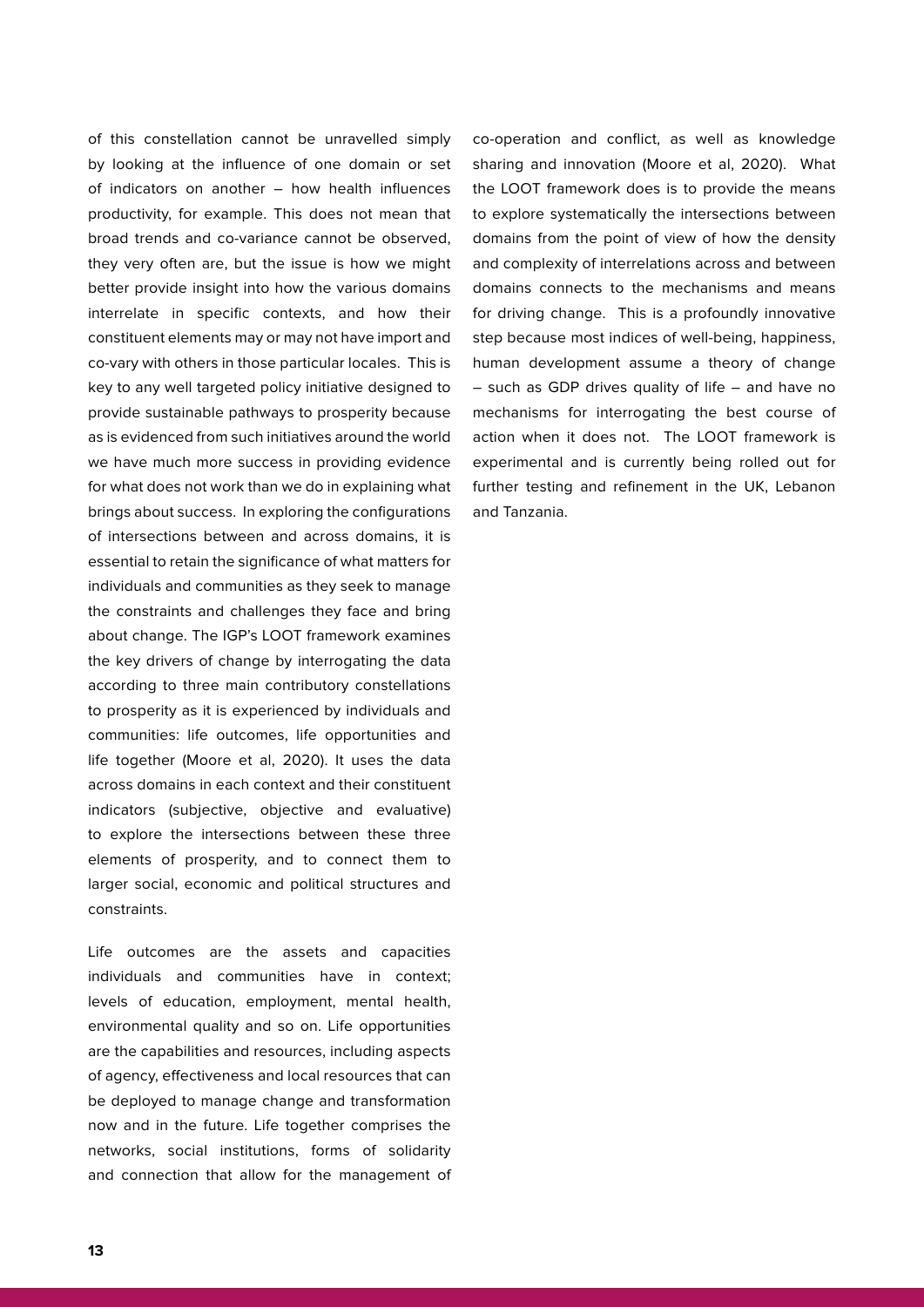### **5. COMPLEX SYSTEMS AND ASSEMBLAGES**

The value of the LOOT framework follows from the observation that prosperity is an emergent feature of a complex set of embedded interactions over time. This requires a different form of theorising from that current in economic policy formulations where considerable emphasis is placed on a small number of unidimensional levers which when activated are thought to result in improvements in quality of life, for example increases in GDP or productivity. The failure of such policy frameworks is evidenced by the long running structural and systemic disadvantage experienced by regions, sectors and communities through time as others have benefited from globalisation, automation, investment and human capital accumulation. Rising tides do not raise all boats. So the question is where do we turn to suggest how complex systems might be better organised for innovation, what do we need to do to understand change better and make things happen?

As things stand at the moment, there are no good economic models for understanding pathways to prosperity as it has been redefined in this working paper. This is partly because economic models assume that community or placed based prosperity is an aggregate of individual prosperity, as opposed to an outcome of complex and embedded interactions across multiple systems and actors, including local government, business, education systems, health services, social capital and trust, inward investment, ecological and natural capital services, individuals, civil society and community engagements. This statement hardly seems controversial, but when pursued more rigorously it has some surprising consequences. If prosperity is the outcome of the intersection of multiple systems with a large number of moving parts, then it is best conceived of as an

assemblage, a particular configuration that emerges in time through unpredictable interactions (Barry, 2013; Collier & Ong, 2007; DeLanda, 2006; Li, 2007; Marcus and Saka, 2006; Müller, 2015). These interactions are subject to the workings of power, and to various other forms of mobilisation through time, including pressures that can be brought to bear on the specific relational configurations between elements in context. In other words, the history of each place matters. However, the assemblages that make up prosperity are part of, and embedded in, wider human and natural systems which are themselves characterised by nonlinear dynamics and sets of open-ended capacities that exceed the properties of their component parts (Goldstein, 2018; Dougherty and Dunne, 2011).

Understanding how collective prosperous lives and livelihoods might emerge within these complex ecologies of systems is crucial, but the first insight is to recognise that prosperity is not an entity in itself or something that simply describes the state of individuals or firms or regions, it is rather an effect of the whole ecology, of the specific assemblage constituted through the specifics of time and place. This raises the question of if and how the emergent properties of assemblages can be shaped, and if so by whom and through what means. Imagine, if you will, interventions designed to reduce flooding and manage water pollution, these include and involve water and climate systems, regulations, markets, consumer organisations, farmer livelihoods, public health and infrastructure provision and a wide variety of other actors and assets from engineers to plastic pipes to mention only the most obvious. Different groups or stakeholders have diverse and divergent interests, goals and values compete and coalesce,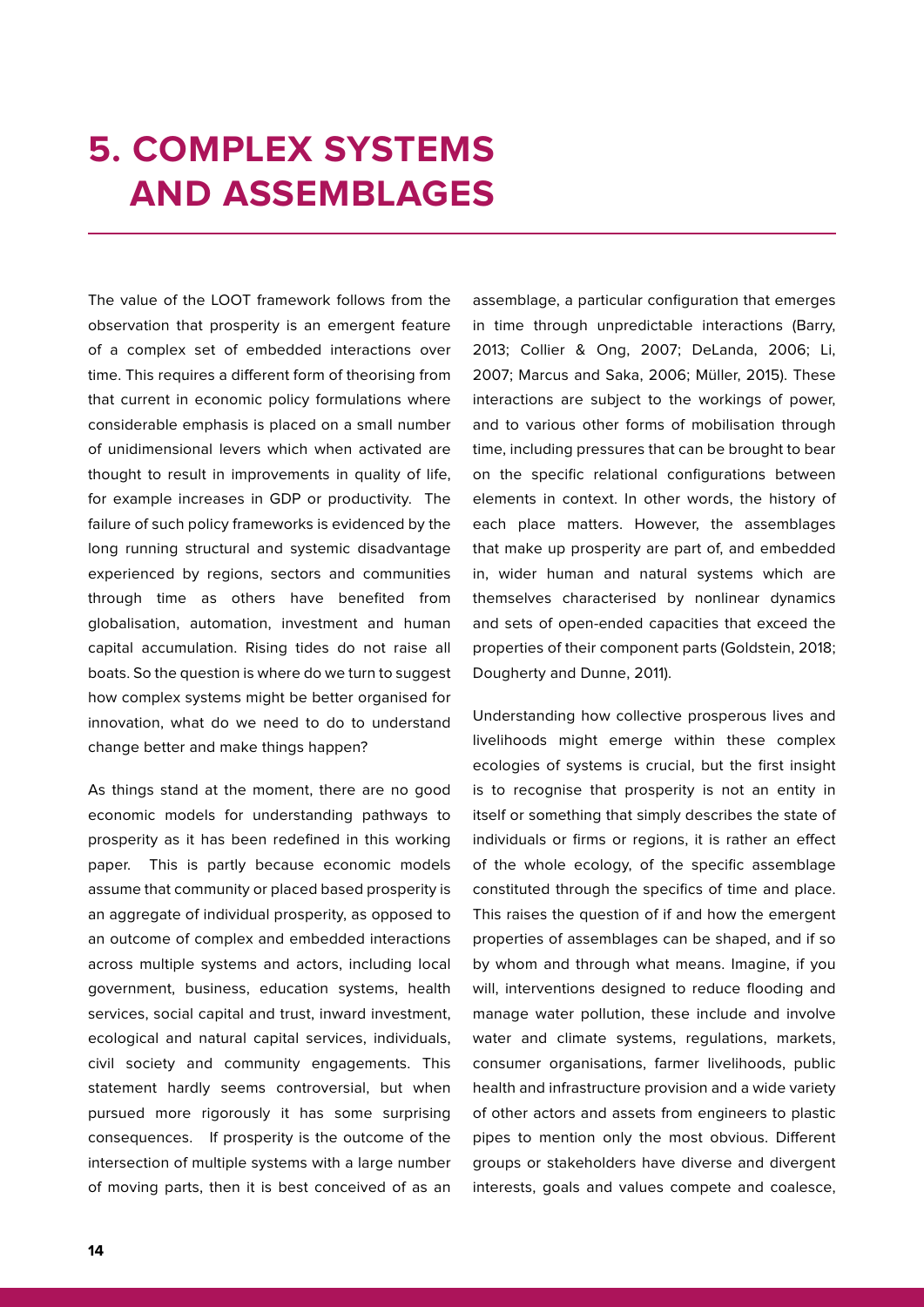power relations and new forms of knowledge intersect to provide practical and contingent solutions. The complexity of envisaging and managing complex systems to drive innovation for change requires a completely different theory of change from those we recognise from most macroeconomic policy initiatives, such as high-end technological innovation or infrastructural investment or co-ordinated regional financing through public/private partnerships. Here we are dealing with multiple forms of agency, materiality, organisational forms and knowledges with dynamic and uncertain outcomes. The emphasis has to be on visualising and testing how these heterogeneous elements can be brought together to create new relationships, new knowledges and new forms of value. This will require considerable realignment of actors, technologies, practices, organisations and knowledge drawing on assets and resources that are distributed across many different spaces, places, actors, networks, practices and institutions. Understanding that change is a matter of bringing these disparate elements together requires the acceptance that it is not something that can be generated by single actors or entities alone because it has to be an emergent feature of the entire ecology (Dougherty and Dunne, 2011; Dougherty, 2017a Dougherty, 2017b).

So how can we shape innovation and change under conditions of such complexity? The first step is to recall that prosperity is about solving actual problems and improving people's quality of life where they are situated. Complex systems are characterised by extensive distributions of agency and purpose, and bringing knowledge and assets together in new ways to provide solutions to concrete problems creates new forms of value. The innovation that results is a consequence of new sets of actors coming together to bring diverse perspectives and skills to bear on known problems. In terms of improvements in prosperity, this has two consequences. The first is that change cannot be achieved through the imposition of top-down solutions or through

unidirectional mechanistic levers as already discussed. Change in complex systems has to be shaped through connecting knowledges, livelihoods, assets, identities, regulation and institutions first into purposeful problem definition – what needs to be done here and now (Ansell, 2011) and then into a set of potential solutions (Dougherty, 2017a). In such systems change cannot be driven by agents or firms or local governments or institutions working alone or through established mechanisms that are not focused on improving the capabilities and capacities of communities to deliver improvements in quality of life. Working with communities to understand the problems and then envisage solutions is the starting point, but in making this claim there is more to be understood.

Once again, we need to begin by acknowledging that the individualising assumptions of macroeconomics takes us off in the wrong direction, imagining that the capacities and capabilities of communities are simply the aggregate of the capacities and capabilities of individual agents. This underlying premise guides a conventional approach to the labour market through deep seated ideas about education and skill acquisition. Economics – and thus most policy frameworks – expect individual capacities to vary and potentially to change over time differentially through education, skills acquisition and environmental interaction. As in Sen's theorisation of capabilities, differential freedoms or structural conditions determine how individuals are able to develop their capabilities and turn their capacities into functionings within social and economic systems (Sen, 1999). These ideas are persuasive and powerful, but they are of limited value in understanding how social systems embedded in complex ecologies develop over time.

Here we have to have more regard for the fact that social systems develop their complexity through the co-ordination of individuals' capacities and capabilities in a wide variety of action spaces (Reyes,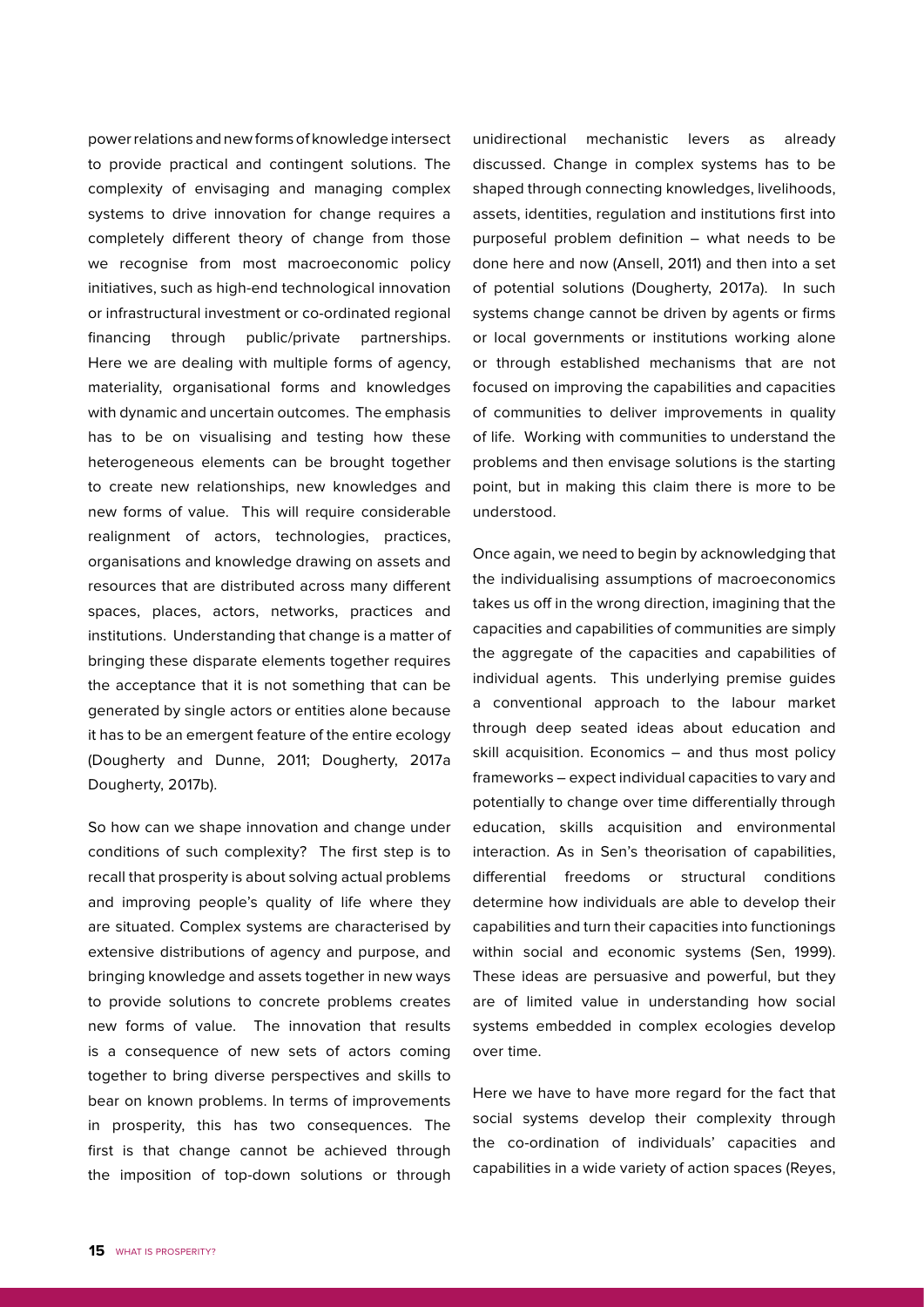2017). Two points are of relevance; the first is that complexity builds through co-ordination and this is a process that can be shaped; second that individuals have to be considered not as single entities with fixed educational and skill assets, but as a bundle of assets that can be differentially deployed in different domains of action. It is perhaps helpful to pause and reflect on the point that human co-ordination requires many skills, including motivation, judgement and empathy. The water engineer we would have had need of in the example given above might also be an imam whose pertinent skills sets for initiating change in their home town through motivation, empathy and discernment might not be well captured across all relevant action domains by an assessment of their labour market skills. This is of no surprise to anyone who has been involved in supporting change in their home community where it is common to find individuals pooling and sharing skills, and redeploying the composite result in innovative contexts. But, there is a wider point beyond the simple recognition that the capacities and capabilities of communities are more than just the sum of the education and skill sets of their individual members.

While social systems are self-organising and subject to self-regulation, they also respond to organisational learning which proceeds through various mechanisms that amplify system learning. But, these organisational forms cannot simply be reduced to the aggregate outcome of individual learning processes or mechanisms. Most of the major challenges we face in the world today are whole system problems with significant uncertainties as to how system processes will evolve and unfold. The co-ordination and development of social capacities and capabilities is one of these uncertainties, but new forms of value can only happen if there are enough connections between agents, organisations, resources and knowledges so that new ideas, patterns of interaction and diversity of solutions can emerge. This means that the widest array of community institutions and actors across the whole

ecology have to be brought to bear on the question of what is prosperity in this time and place, and how it might be achieved. The challenge is to create new forms of collaboration and organisational forms and social institutions that do not currently exist in most communities. Enhancing ideas, interactions and solutions drives system learning and increases system complexity through community capacities and capabilities which draw on the deep structures of cultures, values, regulation and frameworks for action that exist in specific places. Putting co-design with local communities at the core of prosperity builds new forms of collaboration and expands ideas, goals and outputs. Community and place based capacities and capabilities can then be used to direct and focus local assets and resources towards shared purposes over time, adapting as those purposes shift and develop further. Prosperity requires innovation through new forms of collaboration and this is why redefining prosperity requires not only new theories of change, but a reorientation of policy goals and outcomes towards quality of life and reform of economic value. Place based capacities and capabilities need to be developed to support a variety of innovations reoriented towards quality of life goals over time, and these will need to be based on new forms of collaboration and interaction that draw on the widest range of citizen and other expertise, including local government, business, universities, civil society organisations, finance institutions and many others (Moore et al, 2020).

Knowledge innovations that can build capacities and capabilities have to be about solving actual problems and realising prosperity can only be achieved through concrete steps that intervene in existing systems and build new social institutions to deliver innovative solutions and experimental propositions. Designing new forms of governance, that is social institutions that bring all interested parties together in new configurations, is essential for long term change towards quality of life. For example, in the UK, households account for around 40% of all carbon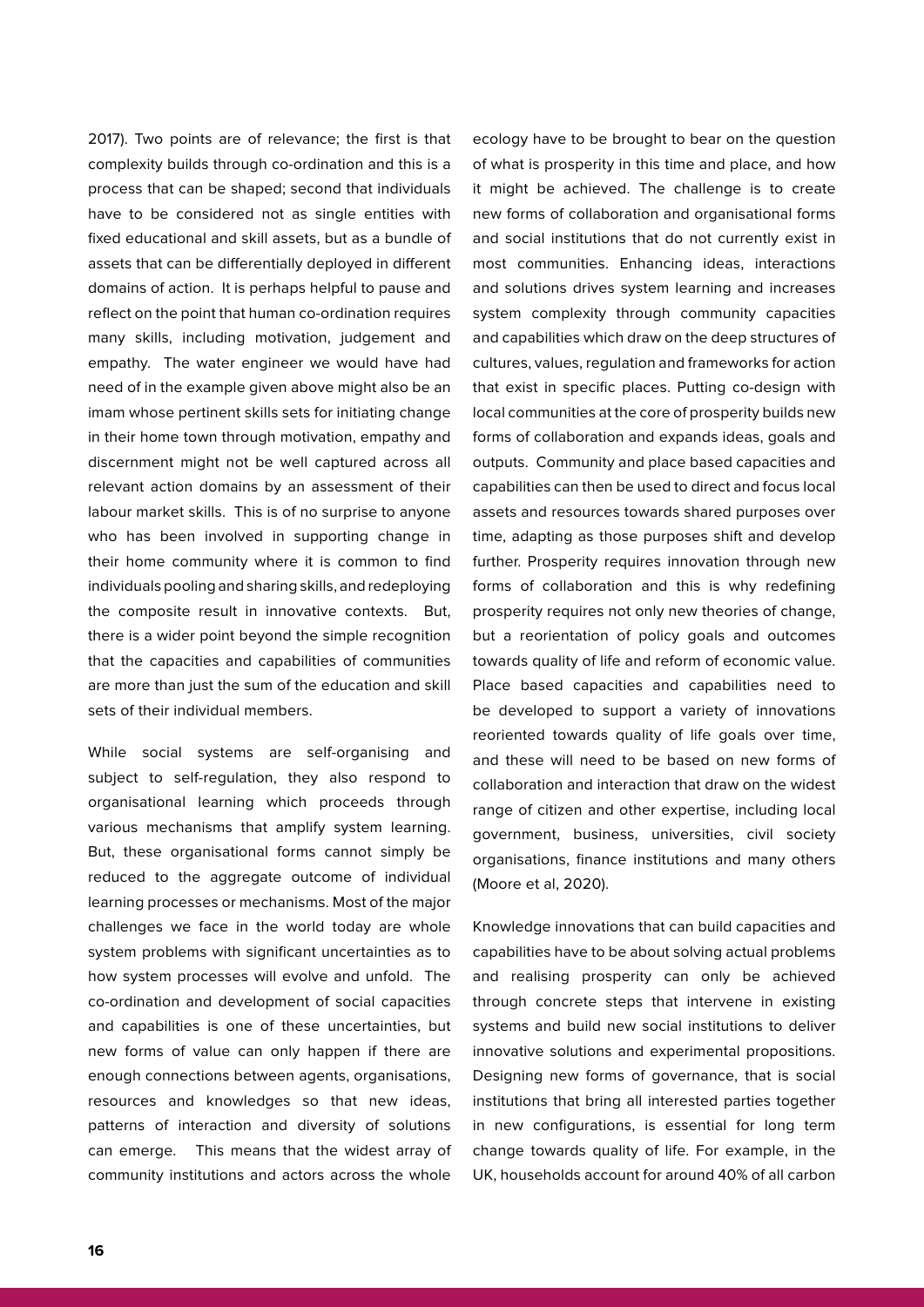emissions (COC, n.d.), around 10,000 people die each year because they are living homes that are too cold (NEA, n.d.), and approximately 8.4 million people in England live in unaffordable, insecure and unsuitable housing (NHF, 2019). The ongoing housing crisis in the UK means that currently around 1.3 million new homes are required just to house those in greatest need (Shelter, 2019). The combination of these factors explains why tackling housing is high on local community lists for prosperity. Yet, we have the solutions to integrate into working systems at the local level if we could hammer out how to bring engineers, architects, planners, suppliers, communities and businesses together to recycle building materials, use passive ventilation and heating, optimise windows, install heat pumps and solar systems, and deploy digital distribution systems and new technologies and regulations to collaboratively integrate alternative ideas into existing systems (Dougherty and Dunne, 2011). Co-ordinating, collaborating and sharing in this way would mean that most buildings could become net-positive over their lifetimes, producing more energy than they consume (Cheshire, 2016). This would cut heating and health care costs, improve quality of life, reduce carbon emissions and create local employment. Collaboratively solving such problems within communities derives from shared purpose, problem definition, defined strategies, clear pathways to deliver and social solidarity; all the while building the capacities and capabilities to tackle the next challenge. When tackling prosperity, it is not just the what, it is also the how.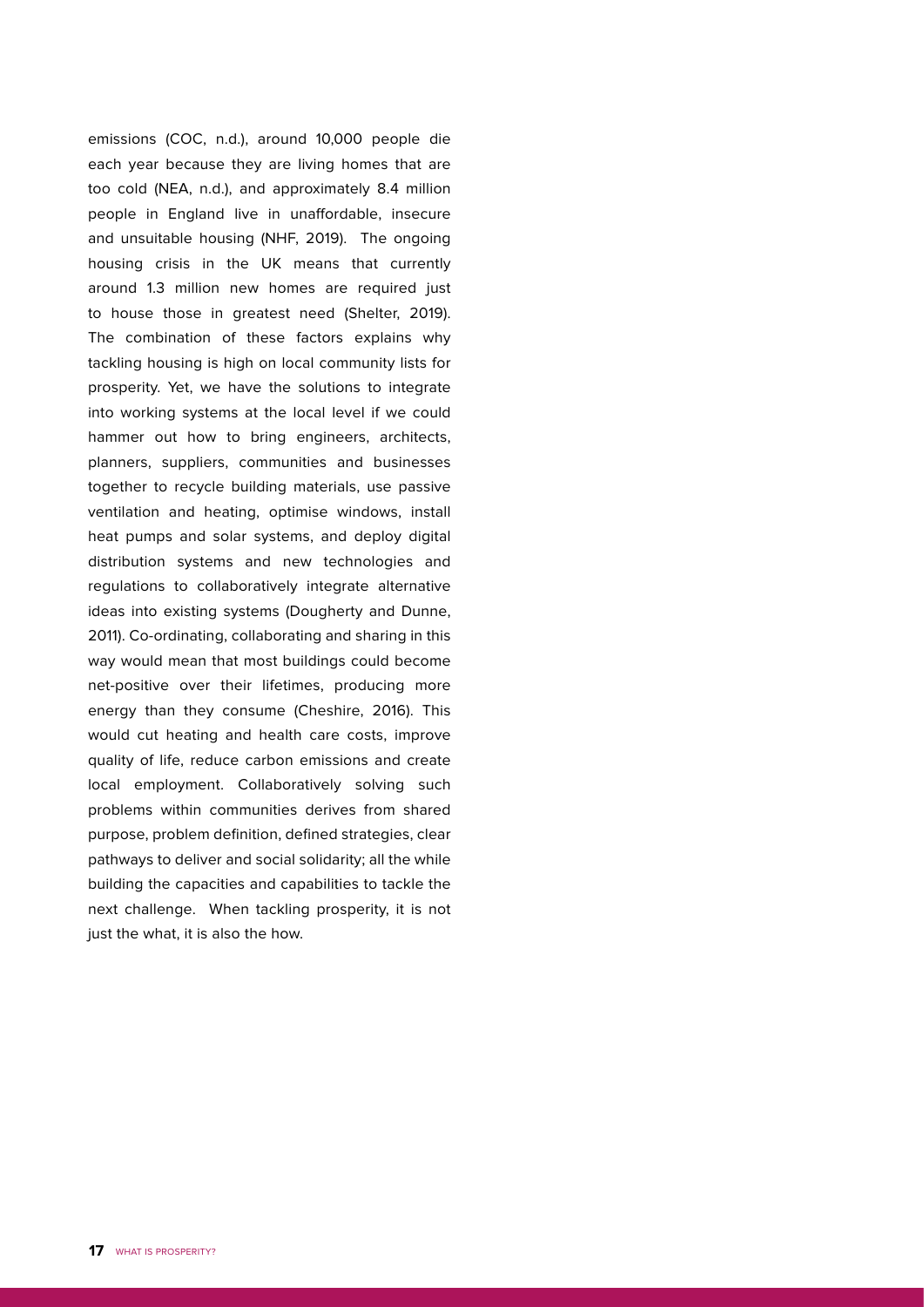#### **6. CONCLUSION**

In this working paper, we have argued that redefining prosperity entails rethinking our approach to economic value and system change. It means moving away from mechanistic levers for change based on assuming economic growth will necessarily benefit all, to explore innovative ways for tackling social inequality and improving quality of life. Prosperity as we redefine it here is more than income or wealth; it is, in essence, the value created with the wealth we have and much of that value resides in communities and places, but it needs to be repurposed to meet new challenges and to create new opportunities for those places. Driving a concerted set of placebased efforts to tackle problems in context – carbon net zero, improved water quality, affordable and green housing – has the potential to create local employment and to provide local institutions with incentives to support the development of community capacities and capabilities.

Here we see the value of the Prosperity Index not just as a new measuring tool for evaluating and shaping the new configurations and collaborations that can bring about prosperity, but as a mechanism for defining purpose, strategy and outcome within overall processes of system change towards prosperity. Definitions of prosperity and pathways towards prosperity have to be citizen-led and deeply embedded in place, culture and context, but definitional challenges aside the approach to prosperity has to be a pragmatic, operational and embedded, one that brings about improvements in people's quality of life wherever they are situated. The IGP's LOOT framework provides an innovative approach which rather than dividing aspects of lives lived into familiar categories like economics, health, social capital and so on, provides a mechanism for exploring how all these areas intersect across

the three main dimensions of prosperity as it is experienced in place: life outcomes, life opportunities and life together.

We conclude by suggesting that prosperity is an emergent feature of a whole ecology, and that recognising this has consequences for theories of change, for operationalising prosperity and for policy formation. The most immediate deficit lies in forms of knowledge sharing and collaboration that can build system complexity, as well as community capacities and capabilities to deliver problem solving, shared strategies and solutions, and pathways for implementation. The new social institutions and organisational forms required will need to build community capacities and capabilities not only for addressing the challenges of the day, but for addressing, too, those that will emerge. Prosperity is a grand challenge and, as such, it is not a problem that can be solved, but a process of innovation that will always require adaptation.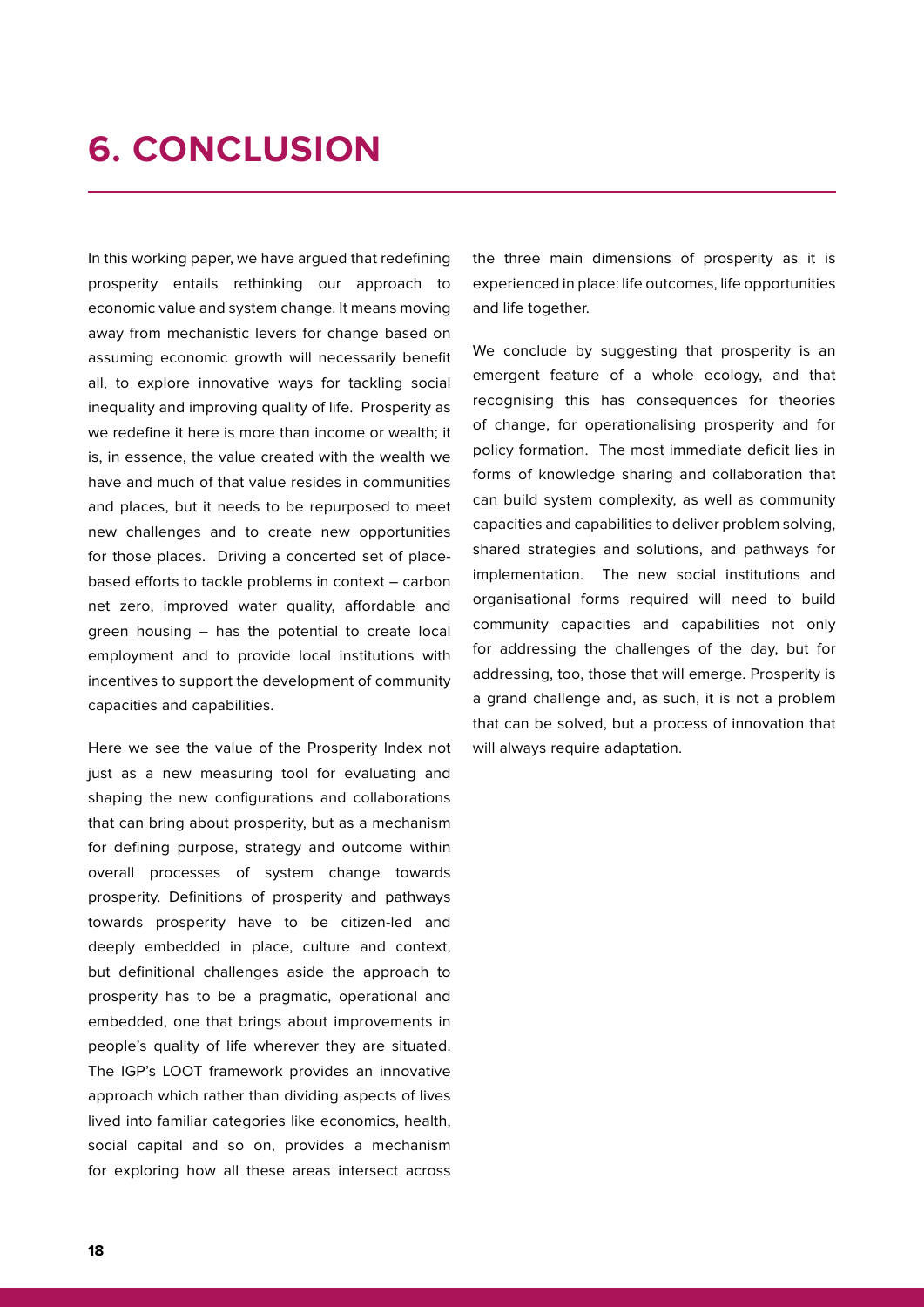#### **BIBLIOGRAPHY**

Ansell, C. (2011). Pragmatist Democracy: Evolutionary Learning as Public Philosophy. Oxford: OUP.

Atkinson, S. (2013). Beyond components of wellbeing: the effects of relational and situated assemblage. Topoi. 32, 137-144.

Atkinson, S., Bagnall, A., Corcoran, R., & South, J. (2017). What is community wellbeing? Conceptual review. What Works Centre for Wellbeing report published on September 2017. Retrieved from: https://whatworkswellbeing.org/resources/what-iscommunity-wellbeing-conceptual-review/ (Accessed 2020.10.05).

Atkinson, S., Bagnall, A-M., Corcoran, R., South, J & Curtis, S. (2020). Being Well Together: Individual Subjective and Community Wellbeing. Journal of Happiness Studies, 21, 1903-1921. https://link. springer.com/article/10.1007/s10902-019-00146-2

Barry, A. (2013). Material politics: disputes along the pipeline. Blackwell.

Calafati, L., Ebrey, J., Froud, J., Haslam, C., Johal, S., & Williams, K. (2019). How an ordinary place works: understanding Morriston Research Report. https:// foundationaleconomy.com/

Cassiers, I. (2015) Introduction. In: Cassiers I (ed.) Redefining Prosperity. Routledge, pp. 1–5.

Cassiers, I. (ed.) (2015b) Redefining Prosperity. London: Routledge.

Cheshire, D. (2016). Building Revolutions: applying the Circular Economy to the Built Environment. Routledge: London.

Collier, S. J., & Ong, A. (2007). Global Assemblages Anthropological Problems. In S. J. Collier & A. Ong (Eds.), Global Assemblages: Technology, Politics, and Ethics as Anthropological Problems (pp. 3–21). Wiley Online Books. https://doi.org/https://doi. org/10.1002/9780470696569.ch1.

Committee on Climate Change. (no date). The Fifth Carbon Budget. The CCC, ONS, DECC. https://www. theccc.org.uk/wp-content/uploads/2016/07/5CB-Infographic-FINAL-.pdf

Dalziel, P.,Saunders, C & Saunders, J. (2018). Wellbeing Economics: The Capabilities Approach to Prosperity. Palgrave: London.

DeLanda, M. (2006). A New Philosophy of Society: Assemblage Theory and Social Complexity. Continuum.

Diener, E. & Seligman, M. (2004). Beyond Money: Toward an Economy of Well-Being. Psychological Science in the Public Interest 5(1), pp, 1–31.

Dolan, P. (2014) Happiness by Design: Finding Pleasure and Purpose in Everyday Life. London: Penguin.

Dougherty, D., & Dunne, D. D. (2011). Organizing Ecologies of Complex Innovation. Organization Science, 22(5), 1214–1223. https://doi.org/10.1287/ orsc.1100.0605

Dougherty, D. (2017a). Taking advantage of emergence for complex innovation systems. Journal of Open Innovation: Technology, Market and Complexity,3(1), 1-19

Dougherty, D. (2017b). Organizing for Innovation in complex innovation systems. Innovation: Organization and Management, 19(1), 11-15.

Doyle, L. & Gough, I. (1991). A Theory of Human Need. New York: Guilford.

Fioramonti, L. (2017). Wellbeing Economy: Success in a World Without Growth. Pan MacMillan.

Foundational Economy Collective. (2018). Foundational Economy. Manchester University Press.

Froud, J., Haslam, C., Johal, S., Tsitsianis, N., & Williams, K. (2018). Foundational Liveability: rethinking territorial inequalities (No. 5). https:// foundationaleconomycom.files.wordpress. com/2018/12/foundational-livability-wp-no-5-fecollective.pdf

Goldstein, J. A. (2018). Emergence and radical novelty : from theory to methods. In E. Mitleton-Kelly, A. Paraskevas, & C. Day (Eds.), Handbook of Research Methods in Complexity Science (pp. 507– 524). Edward Elgar Publishing.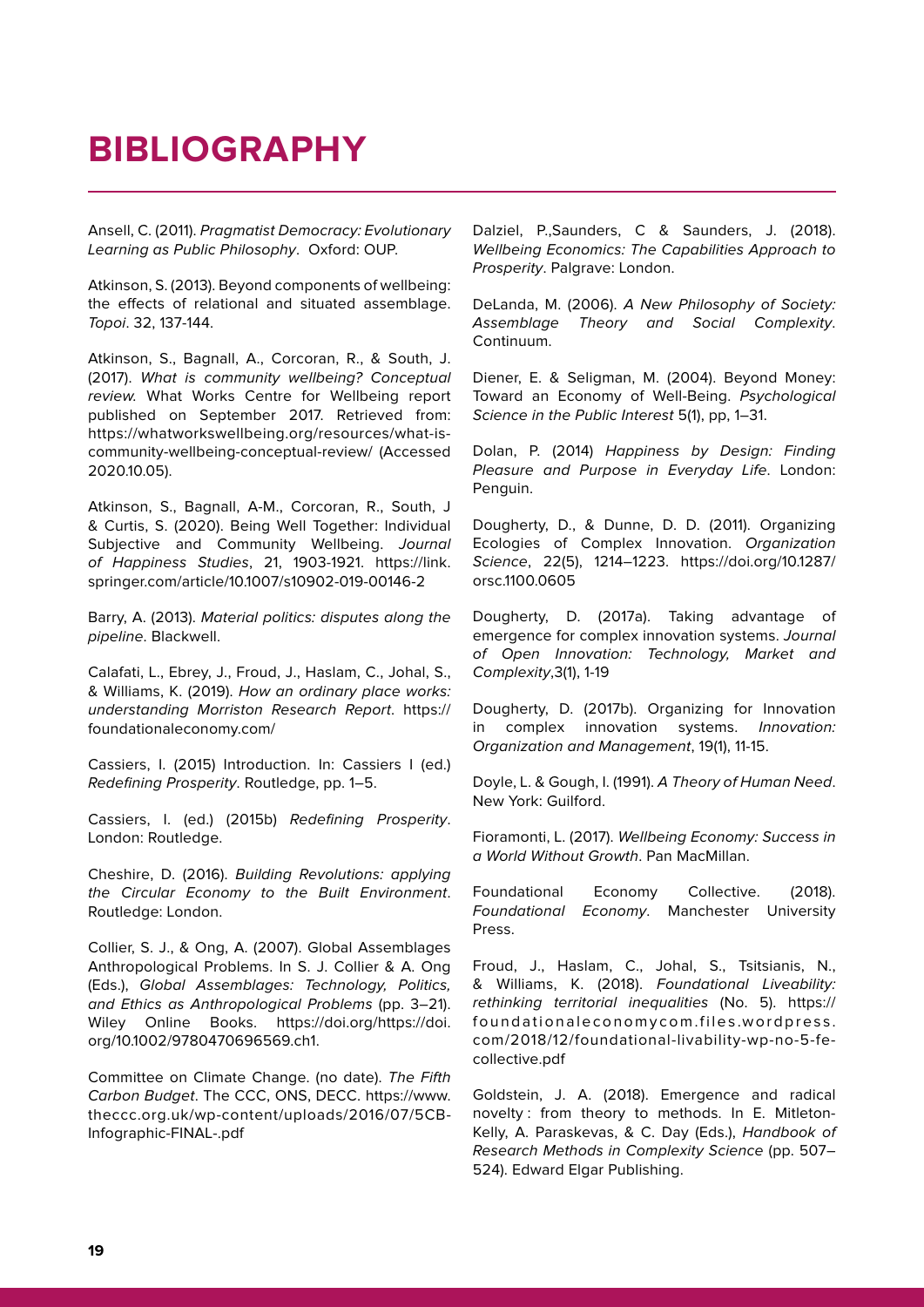Helliwell, J., Layard, R., Sachs, J.D. and De Neve, J.E. (2020). World Happiness Report. New York: Sustainable Development Solutions Network.

Hickel, J. (2020a). Less is More: How Degrowth Will Save the World. Heinemann: London

Hickel, J. (2020b). The sustainable development index: measuring the ecological efficiency of human development in the Anthropocene. Ecological Economics, 167. https://doi.org/10.1016/j. ecolecon.2019.05.011

Huppert, F., Marks, N., Clark, A., et al. (2009) Measuring Well-being Across Europe: Description of the ESS Well-being Module and Preliminary Findings. Social Indicators Research, 91, pp. 301–315.

IGP. (2017). Prosperity Index Pilot Wave 2017: Summary of Methodology and Description of Indicators. 10.14324/000.wp.10080171

Jackson, T. (2017). Prosperity Without Growth: Foundations for the Economy of Tomorrow. London: Routledge.

Layard, R. (2011). Happiness: Lessons From a New Science. London: Penguin.

Legatum Institute. (2019). Methodology Report. Legatum Institute: London. https://docs.prosperity. com/7515/8634/9002/Methodology\_for\_Legatum\_ Prosperity\_Index\_2019.pdf

Legatum Institute. (2020). The Prosperity Index 2020. Legatum Institute: London https://docs.prosperity. com/2916/0568/0539/The\_Legatum\_Prosperity\_ Index\_2020.pdf

Li, T. M. (2007). The Will to Improve. Duke University Press.

Marcus, G. E., & Saka, E. (2006). Assemblage. Theory, Culture & Society, 23(3), 101–106. https://doi. org/10.1177/0263276406062573

Maxton, G. & Randers, J. (2016) Reinventing Prosperity: Managing Economic Growth toReduce Unemployment, Inequality and Climate Change. Vancouver: Greystone Books.

Mintchev, N., Baumann, H., Moore, H.L., et al. (2019). Towards a Shared Prosperity: Co-designing Solutions in Lebanon's Spaces of Displacement. Journal of the British Academy, 7(S2), pp. 109–135.

Moore, H.L. (2015). Global Prosperity and Sustainable Development Goals. Journal of International Development 27(6), pp. 801–815.

Moore, H.L. & Woodcraft, S. (2019). Placing Sustainable Prosperity in East London: Local Meanings and 'Sticky' Measures of the Good Life. City & Society, 31(2), pp. 275–298.

Moore, H. L., Moreno, J. M., & Melios, G. (2020). Identifying and understanding local priorities for developing an 'Economy of Belonging': A case study of eight areas in the UK. Institute for Global Prosperity: London. https://discovery.ucl.ac.uk/id/ eprint/10120021/

Müller, M. (2015). Assemblages and actor-networks: Rethinking socio-material power, politics and space. Geography Compass, 9(1), pp. 27–41. https://doi. org/10.1111/gec3.12192

National Energy Action (NEA)(n.d.). Our Health, Our Homes. NEA. https://www.nea.org.uk/what-we-do/ policy-and-research/our-health-our-homes/

National Housing Federation (NHF) (2019). 1 in 7 people in England directly hit by the housing crisis. NHF. https://www.housing.org.uk/news-and-blogs/ news/1-in-7-people-in-england-directly-hit-by-thehousing-crisis/

Ngamaba, K. (2017). Determinants of subjective wellbeing in representative samples of nations. European Journal of Public Health, 27(2). pp. 377-382.

Nussbaum, M. (2000). Women and Human Development. Cambridge University Press: Cambridge

OECD. (2020). How's Life 2020: Measuring Well-Being. OECD: Paris. https://read.oecd-ilibrary.org/ economics/how-s-life/volume-/issue-\_9870c393 en#page1

Reyes, A. (2017). Connecting Higher Education and innovation to local development. Futures, 103, pp. 73-83.

Sen, A. (1999). Development as Freedom. London: OUP.

Scott, K. (2012) Measuring Wellbeing. Towards Sustainability? Oxford and New York: Routledge.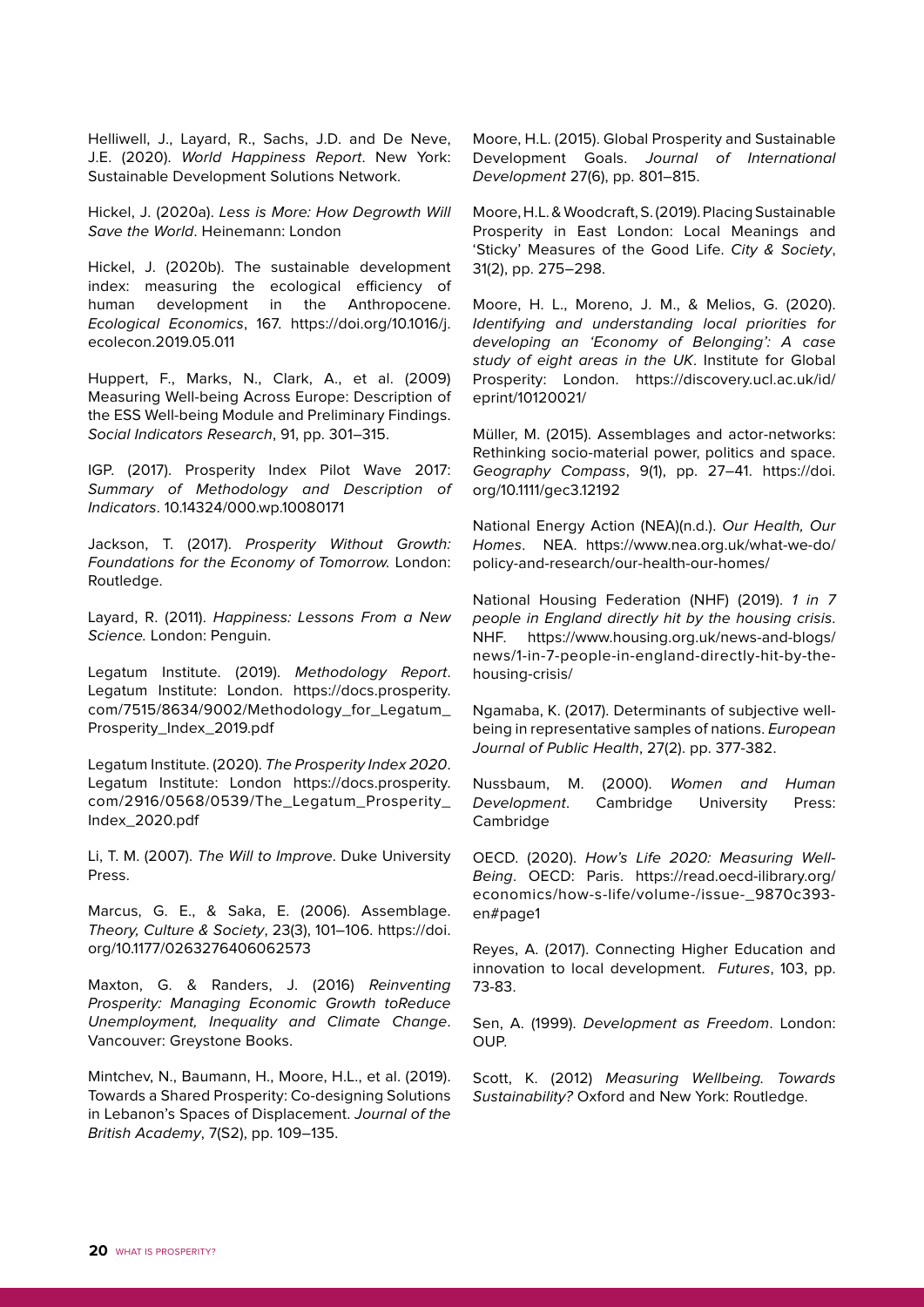Sender, H., Hannan, M.A., Billingham, L., Isaacs, J. & Ocitti, D. (2020). Rethinking prosperity: Perspectives of young people living in East London. UCL Institute for Global Prosperity: London, UK.

Shelter. (2019). Three million new homes key to solving housing crisis. Shelter. https://england.shelter.org. uk/media/press\_release/three\_million\_new\_social\_ homes key to solving housing crisis2

Social Progress Imperative. (2020). 2020 Social Progress Index. Available at: https:// www.socialprogress.org/assets/downloads/ resources/2020/2020-Global-SPI-Findings.pdf (accessed 1 December 2020).

Stiglitz, J., Sen, A. & Fitoussi, J-P. (2010). Mismeasuring Our Lives: Why GDP Doesn't Always Add Up. New York: New Press.

Stiglitz, J. E. (2011). Rethinking Macroeconomics: What Failed, And How to Repair It. Journal of the European Economic Association, 9(4), pp. 591–645. https://doi.org/10.1111/j.1542-4774.2011.01030.x

Stiglitz, J. (2019). People, power, and profits: Progressive capitalism for an age of discontent. London: Allen Lange Penguin UK.

UN Habitat City Prosperity Initiative. (2019). City Prosperity Initiative. Available at: http://cpi.unhabitat. org/.

UNDP. (2016). Sustainable Development Goals are a "roadmap for peace, dignity and prosperity". Available at: https://www.undp.org/content/undp/ en/home/presscenter/pressreleases/2016/09/23/ sustainable-development-goals-are-a-roadmap-forpeace-dignity-and-prosperity-.html (accessed 31 July 2019).

White, S.C. (2015). Relational wellbeing: A theoretical and operational approach. Bath Papers in International Development and Wellbeing, 43. https://www.econstor.eu/bitstream/10419/128138/1/ bpd43.pdf

Woodcraft, S. Osuteye, E., Ndezi, T., & Makoba, F. (2020). Pathways to the 'Good Life': co-producing prosperity research in informal settlements in Tanzania. Urban Planning, 5(3),pp. 288-302.

World Bank. (2008). The Growth Report : Strategies for Sustained Growth and Inclusive Development. Commission on Growth and Development. Washington, DC: World Bank. Retrieved from: https:// openknowledge.worldbank.org/ handle/10986/6507 (Accessed on 2020.04.20).

World Bank. (2010a). Post-crisis growth in developing countries : a special report of the commission on growth and development on the implications of the 2008 financial crisis. Commission on growth and development. Washington, DC: World Bank. Retrieved from: http:// documents.world-bank.org/ curated/ en/658041468151762824/Post-crisisgrowthin-developing-countries-a-special-reportofthe-commission-on-growth-anddevelopmenton-the-implications-ofthe-2008-financial-crisis (Accessed on 2020.04.20)

World Bank. (2010b). Globalization and Growth: Implications for a Post-Crisis World. Commission on Growth and Development, Spence, M., and Leipziger, D., (eds.), Washington DC: World Bank. Retrieved from: http://siteresources.worldbank.org/ EXTPREMNET/Resources/489960-1338997241035/ Growth\_Commission\_Vol4\_Globalization\_Growth\_ Implications\_ Post\_Crisis\_World.pdf (Accessed on 2020.04.20).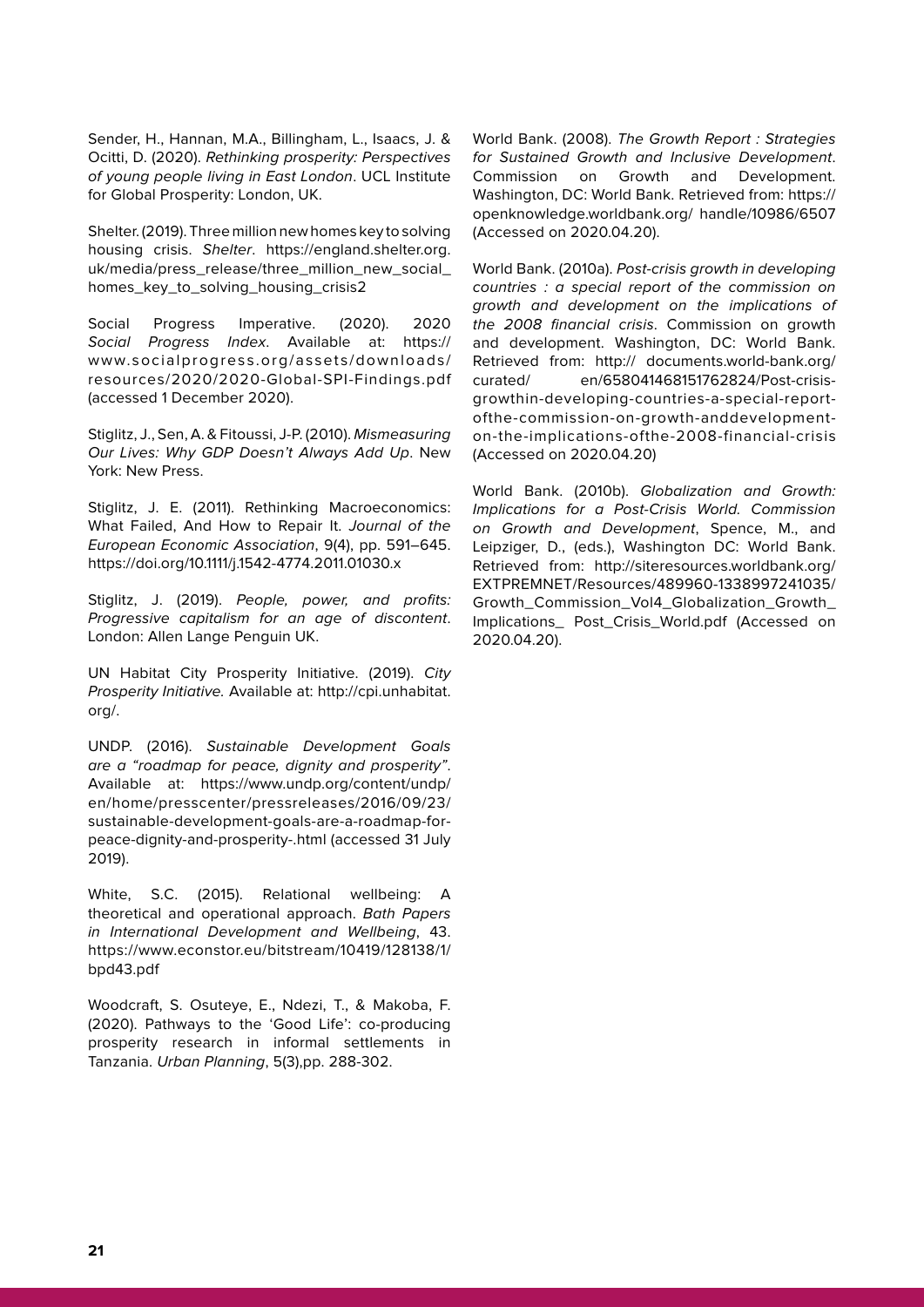Research at the UCL Institute for Global Prosperity aims to generate new insights about sustainable and inclusive prosperity and provide new models for developing and interpreting evidence.

Underlying our research is a rethinking of what we mean by prosperity. Prosperity must mean enabling people to flourish in ways beyond financial growth –and doing so equitably and sustainably, for humankind and the planet. We work with businesses, NGOs and citizens to produce interdisciplinary methodologies and problem-focused research.

For more information about our wide range of current projects and our innovative Masters and PhD programmes please see: www.ucl.ac.uk/bartlett/igp/



**The Institute for Global Prosperity** Maple House, 149 Tottenham Court Road London, W1T 7NF